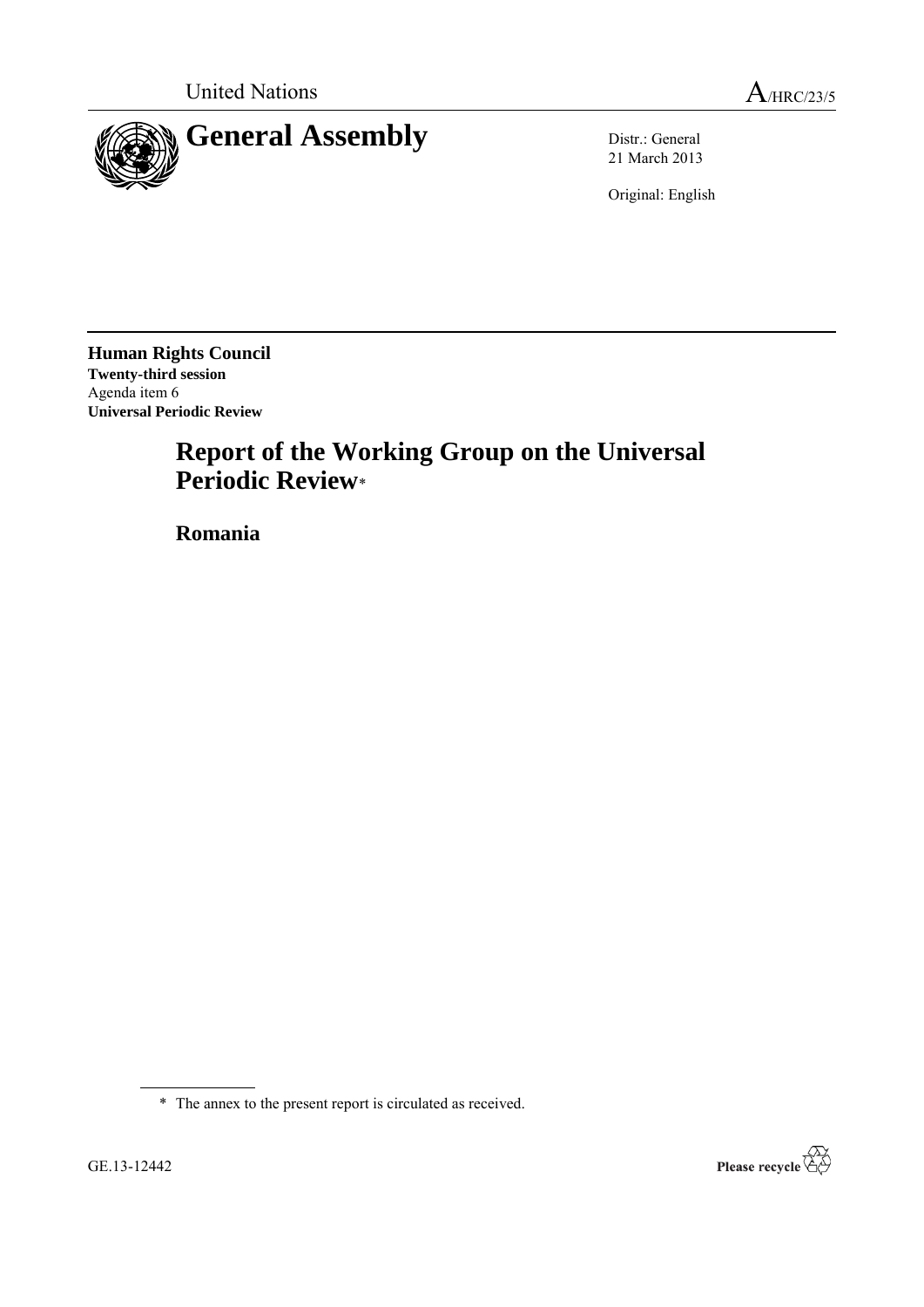# Contents

|       |           | Paragraphs  | Page         |
|-------|-----------|-------------|--------------|
|       |           | $1 - 4$     | 3            |
|       |           | $5 - 108$   | 3            |
|       | A.        | $5 - 23$    | $\mathbf{3}$ |
|       | <b>B.</b> | $24 - 108$  | 6            |
| П     |           | $109 - 110$ | 14           |
| Annex |           |             |              |
|       |           |             | 25           |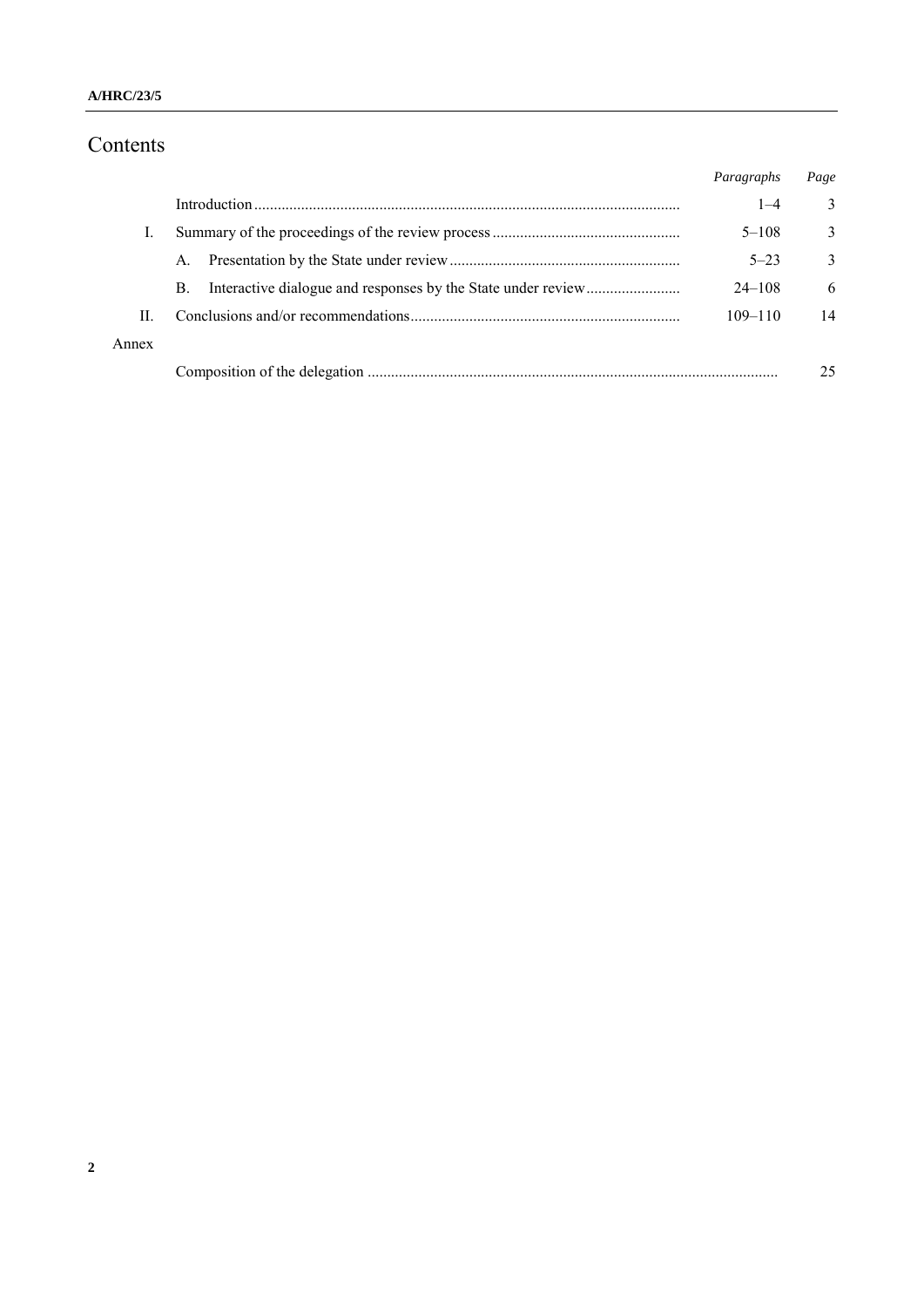# **Introduction**

1. The Working Group on the Universal Periodic Review, established in accordance with Human Rights Council resolution 5/1 of 18 June 2007, held its fifteenth session from 21 January to 1 February 2013. The review of Romania was held at the 3rd meeting on 22 January 2013. The delegation of Romania was headed by the Secretary of State, Bogdan Aurescu. At its 10th meeting, held on 25 January 2013, the Working Group adopted the report on Romania.

2. On 14 January 2013, the Human Rights Council selected the following group of rapporteurs (troika) to facilitate the review of Romania: Czech Republic, Kenya and Qatar.

3. In accordance with paragraph 15 of the annex to resolution 5/1 and paragraph 5 of the annex to resolution 16/21, the following documents were issued for the review of Romania:

(a) A national report submitted/written presentation made in accordance with paragraph 15 (a) (A/HRC/WG.6/15/ROU/1);

(b) A compilation prepared by the Office of the United Nations High Commissioner for Human Rights (OHCHR) in accordance with paragraph 15 (b) (A/HRC/WG.6/15/ROU/2);

(c) A summary prepared by OHCHR in accordance with paragraph 15 (c) (A/HRC/WG.6/15/ROU/3).

4. A list of questions prepared in advance by Mexico, the Netherlands, Norway, Slovenia, Sweden, Spain and the United Kingdom of Great Britain and Northern Ireland was transmitted to Romania through the troika. These questions are available on the extranet of the universal periodic review (UPR).

## **I. Summary of the proceedings of the review process**

#### **A. Presentation by the State under review**

5. The head of the delegation presented the national report and highlighted several measures undertaken and achievements made by Romania in the implementation of recommendations put forward during the 2008 universal periodic review. The delegation stated that the national report, which had been prepared based on a broad consultation with various State agencies, the national human rights institution and civil society representatives, provided comprehensive information on main measures taken to implement each of the accepted recommendations of the 2008 review.

6. The delegation stated that the legal system concerning the protection of human rights was complex and encompassed several institutions that complemented each other without overlapping. Thus, the Romanian Institute for Human Rights, the National Council for Combating Discrimination and the Ombudsman had complementary competences that included preventing all forms of discrimination; mediating cases of discrimination; investigating and sanctioning discrimination cases; organizing public opinion polls on various aspects regarding human rights protection; receiving complaints filed by individuals who have been aggrieved by public administration authorities through violations of their civic rights and freedoms and taking decisions on such complaints; providing victims of discrimination with specialized assistance; and notifying the Constitutional Court on the unconstitutionally of laws before their promulgation.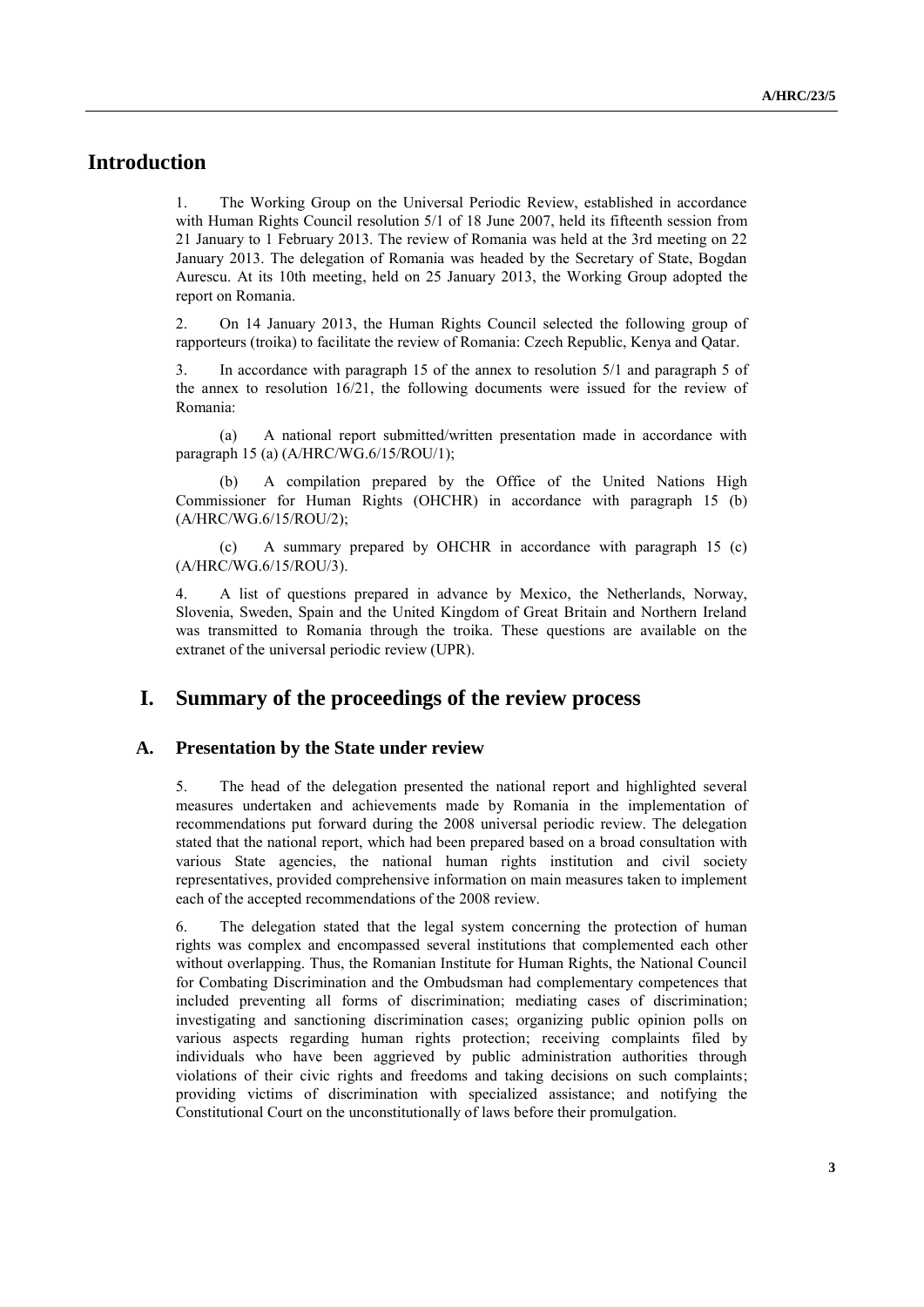7. The delegation highlighted the importance for Romania of the protection of the culture and identity of persons belonging to national minorities, and indicated that Romania had ratified the Framework Convention for the Protection of National Minorities and the European Charter for Regional or Minority Languages. Those two international instruments, along with the domestic legislative framework, represented important guarantees for an efficient protection of the rights of persons belonging to national minorities.

8. The delegation stated that in the framework of the antidiscrimination policies, the situation of the Roma minority remained of special concern. Romania had adopted a package of legal instruments in order to provide the authorities with the necessary instruments to efficiently combat discrimination against the Roma and protect vulnerable groups. The National Council for Combating Discrimination and the Ombudsman were the main institutions that contributed to effective enforcement of the anti-discrimination legislation and to the legal protection of the Roma population.

9. The delegation stated that as the necessity of a coherent approach towards improving the social integration of Roma had been acknowledged by Romania since 2000, policies and programmes had been carried out by the Government in the past decade in the framework of the national strategy for 2001-2011, which had envisaged measures in the areas of education, social protection and employment, culture, combating discrimination and promoting access to information and intercultural and inter-ethnic dialogue. Romania had adopted a new strategy for the inclusion of Romanian citizens belonging to the Roma minority for the period of 2012-2020, which was a multidimensional and comprehensive document aimed at joining the efforts of the central and local authorities, the Roma community and civil society and at continuing to address the social inclusion of Roma. The new Roma strategy focused on six areas: education, employment, health, housing and small infrastructure, culture, and social infrastructure.

10. The Romanian system of promotion and protection of the rights of persons belonging to national minorities allowed the Roma minority to be politically represented and to participate in the decision-making process at all levels, central and local. Following the previous local elections of June 2012 and the parliamentary elections of December 2012, the Roma community was being represented in the Parliament by three members: two deputies and one senator, and at the local level by one Roma mayor and 161 members of local councils.

11. To address the drop-out rate in schools, the authorities had combined measures aimed at stimulating school attendance with those measures that were intended to identify children at risk of dropping out or who do not attend school, and to prevent such cases. The institution of the school mediators had been proven to be a useful instrument to monitor the situation and to prevent drop-out cases as well as deal with the school attendance of Roma pupils. There were currently 923 trained school mediators, of whom 437 were employed in the county school inspectorates, local authorities and county councils.

12. Regarding the administration of justice, major progress had been achieved in reforming and finalizing the legislative framework and putting in place and consolidating the relevant institutions, as well as implementing the newly adopted measures. Law No. 202/2010 (Small Reform Law) had already introduced a series of measures to simplify and render more efficient judicial procedures, including the length of proceedings, and thus anticipating the entry into force of the new procedural codes. An unprecedented legislative reform consisted of four new codes adopted by the Parliament in 2009 and 2010, aimed at simplifying and making the judicial practice more efficient. The new Civil Code had entered into force on 1 October 2011. The entry into force of the other three codes would follow in 2013 and 2014.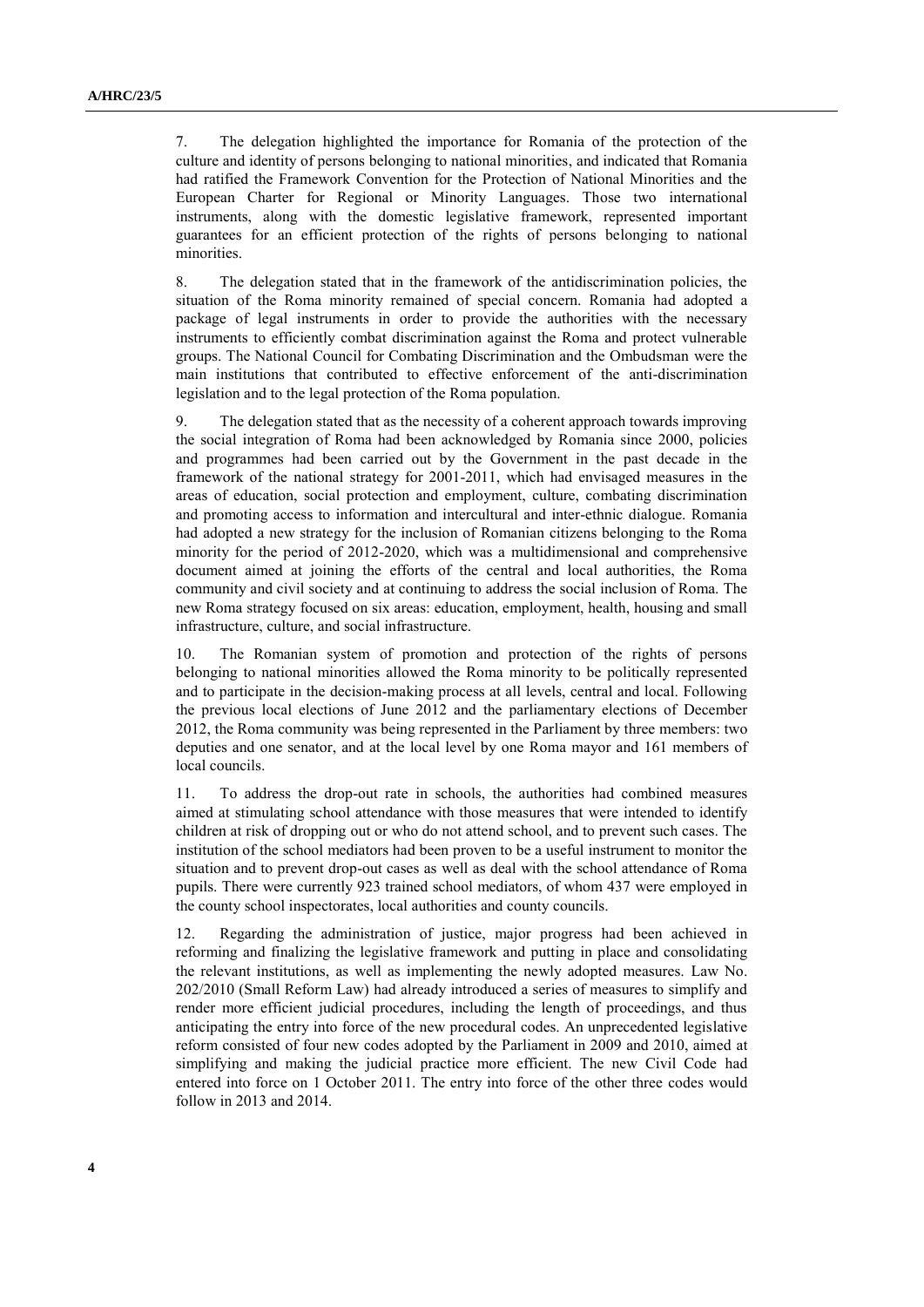13. As to the strengthening of the accountability of magistrates, a new law on the matter had entered into force in January 2012. The law amended the scheme of disciplinary offences, increased sanctions, and strengthened the independence and the operational capacity of the Judicial Inspection of the Superior Council of Magistracy. Measures had also been taken for improving the transparency and objectivity of the procedure for the promotion of judges to the High Court of Cassation and Justice. Thus, the relevant law was already in force following its adoption by the Parliament in December 2011.

14. The delegation highlighted that Romania was the first European country to create a National Integrity Agency (NIA), which had been operational since 2007. The Agency was an independent, operational institution, competent to control and verify declared assets of public officials and cases of conflict of interest. Effective institutions were in place to prevent and combat high-level corruption; some of those were novelties at the European level or had achieved such significant results that they had become best practices for other countries (for example, NIA and the National Anti-corruption Directorate).

15. The National Anti-corruption Directorate had consistent and positive results, functioning as a specialized and independent structure competent to investigate high-level corruption cases. During the previous five years, over 90 per cent of its indictments had led to convictions and 90 per cent of investigations had been finalized in under 1.5 years. That activity continued to include significant numbers of senior politicians and officials. Regarding the prevention of and fight against local-level corruption and corruption in vulnerable areas, the National Anti-corruption Strategy, its corresponding action plan and the inventory of preventive measures had been approved by the Government in March 2012. The new Government assumed the Strategy in May 2012 and in June the Parliament unanimously endorsed the Strategy through a political declaration; implementation was ongoing.

16. The delegation highlighted the major role of media in promoting a culture of tolerance and mutual understanding. From this perspective, media awareness-raising programmes, such as "Colourful, but colour-blind", "Dosta, overcome prejudices, learn to know Roma people", and "Voices of the Roma community in society" had increased awareness on that matter.

17. Regarding the situation of sexual minorities, the delegation reported that the legislation provided for punishment for any form of discrimination based on gender and sexual orientation. The main form of public expression of the lesbian, gay, bisexual and transgender (LGBT) community was the GayFest, organized annually in March. Due to the involvement of the public authorities that ensured the public order and close cooperation with the non-governmental organization ACCEPT, which was the main promoter of LGBT rights in Romania, the number of incidents during the event had significantly reduced to the extent that in the past two years, the event had taken place without any incident.

18. The delegation stated that Romania had constantly developed policies and implemented specific measures aimed at improving every citizen's health and access to health care, especially for vulnerable groups. Although there was no strategy implemented at the moment in the field of sexual and reproductive health, the Ministry of Health had adopted targeted measures that had led to a gradual decrease in the abortion mortality rate.

19. On the issue of the rights of the child, the delegation stated that the top objectives of the 2008–2013 national strategy on children rights' protection and its plan of action was to guarantee the improvement of the situation of children in a special protection system, further develop community services and ensure equal treatment for all children.

20. With regard to combating human trafficking, the National Strategy against Trafficking in Persons for 2012–2016 set up the framework of action for combating the phenomenon. The current National Strategy put forward a number of concrete measures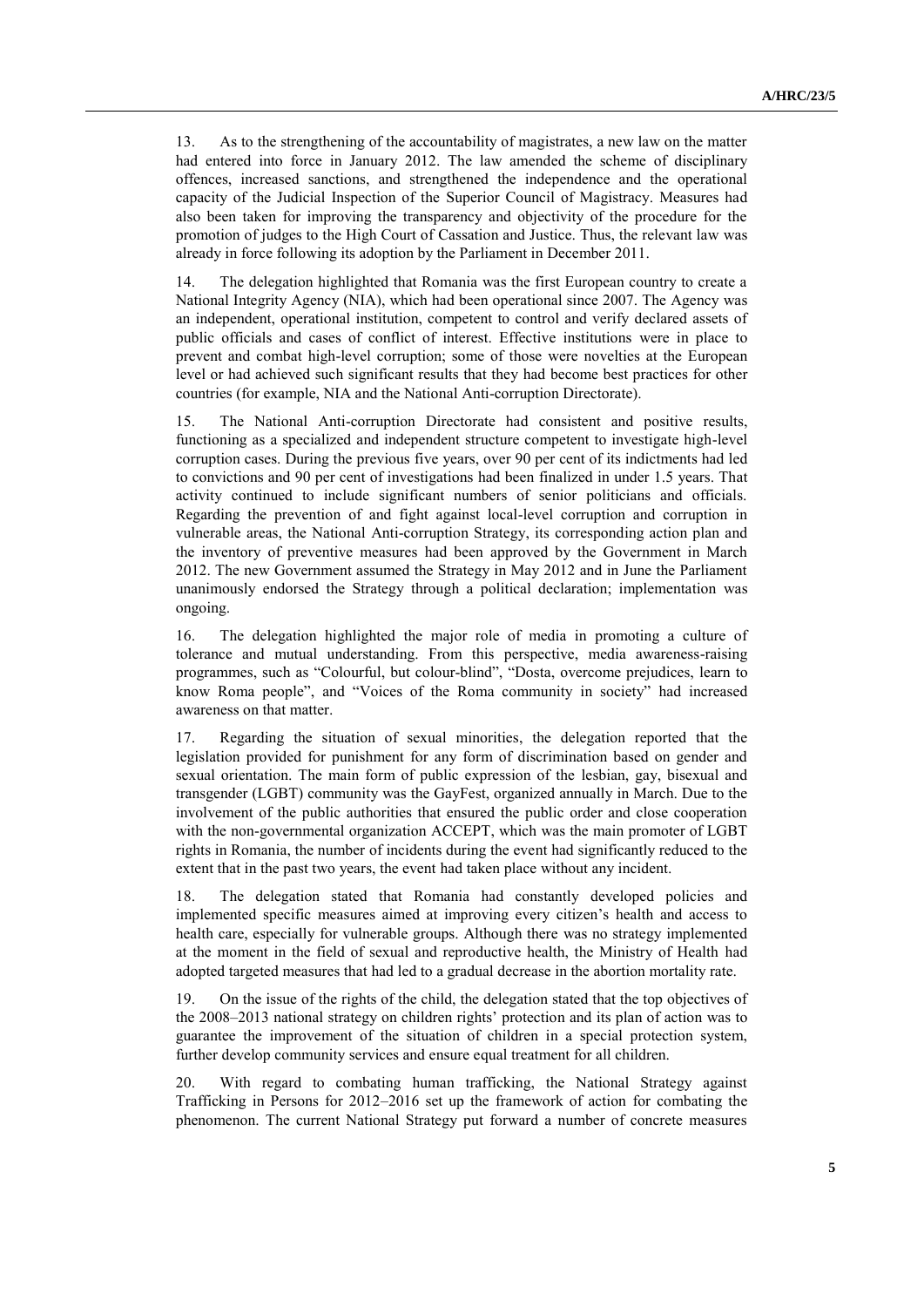aimed at preventing trafficking in human beings. Increasing the level of understanding of the dimensions, forms and implications of trafficking in human beings was essential for any successful prevention. In that respect, the mass media could play an important role in supporting and promoting clear-cut public information messages regarding the phenomenon. Organizing workshops for media representatives on the specificities of trafficking in human beings, including children, ensured the adequate promotion by the mass media of the anti-trafficking messages, the promotion of an accurate and complete perspective of such crime and the eradication of stereotypes regarding the victim profile and the forms of exploitation.

21. Regarding the protection of child victims of trafficking, the 2011 legislation established complementary detailed procedures with respect to identification and referral. Also, as a supplementary measure to ensure victims' access to specialized assistance, regardless of their participation in the criminal proceedings, a clear definition of the term "victim of trafficking" had been introduced in 2010.

22. For victims willing to participate in the criminal trial, the National Agency against Trafficking in Human Beings initiated, in 2008, the Victim Coordination during Criminal Proceedings progamme. Its objective is different from that of the social assistance for rehabilitation and reintegration. In 2012, the victim coordination programme was further developed by including new partners: the General Inspectorate for Immigration and the Probation Directorate of the Ministry of Justice.

23. With respect to the cooperation of Romania with United Nations human rights mechanisms, the delegation highlighted the country's commitment to address its backlog of reporting to the treaty bodies. In that respect, Romania had submitted a common core document as well as reports to the Committee on Economic, Social and Cultural Rights and the Committee on the Elimination of Racial Discrimination. Romania had hosted three visits of special rapporteurs and agreed in principle to the visit of the Working Group on discrimination against women in law and in practice. Romania had also ratified the Convention on the Rights of Persons with Disabilities (CRPD) and the Optional Protocol to the Convention against Torture and Other Cruel, Inhuman or Degrading Treatment or Punishment (OP-CAT) and would step up its efforts in view of a possible ratification of the International Convention for the Protection of All Persons from Enforced Disappearance (CPED) and the Optional Protocol to CRPD (OP-CRPD). The delegation confirmed the commitment of Romania to the protection and promotion of human rights.

#### **B. Interactive dialogue and responses by the State under review**

24. During the interactive dialogue, 71 delegations made statements. Recommendations made during the dialogue are to be found in section II of the present report.

25. The Czech Republic welcomed the ratification of OP-CAT. It encouraged Romania to strengthen efforts to combat discrimination, including discrimination and violence against women and children, Roma, LGBT persons and people living with HIV/AIDS. It made recommendations.

26. Ecuador took note of the judicial reform undertaken since 2008, as well as reforms carried out to combat human trafficking, particularly the trafficking of children. It also noted normative measures aimed at improving the legislative framework of the justice system in order to strengthen the judiciary. Ecuador made recommendations.

27. Egypt welcomed the adoption of a comprehensive package of legislative reforms in the field of judicial independence and administration of justice. It also appreciated the interest Romania attached to sharing the experience of transition with the emerging democracies of the Arab Spring. Egypt made recommendations.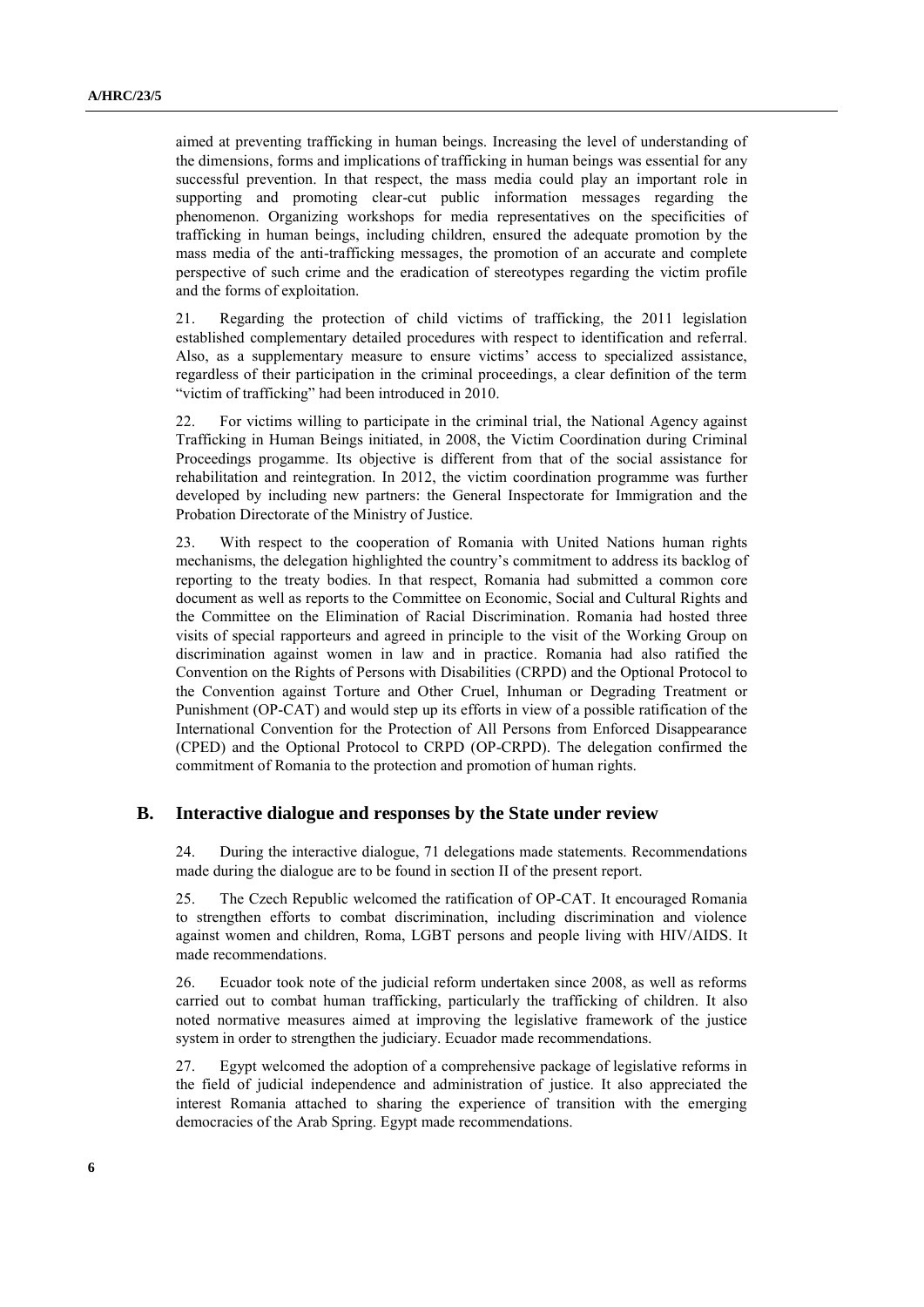28. Estonia welcomed the adoption of legislation related to women's rights, progress achieved regarding the protection of children's rights and the special attention given to freedom of expression. It asked for information on the status of the preparation of the National Plan of Action for Human Rights. It made a recommendation.

29. Finland commended Romania for its commitment to the principle of equality and non-discrimination. Finland welcomed the national Roma strategy and asked how it would be efficiently implemented. It also indicated that Roma children did not attend school and that they suffered from segregation. Finland made recommendations.

30. Tunisia noted the ratification of international instruments, the reform of the justice system, and the strategy for Roma integration. It welcomed human rights education for police and encouraged Romania to maintain efforts to combat violence against women through protection measures and public campaigns. Tunisia made recommendations.

31. Germany acknowledged efforts to achieve progress as regards the Roma minority but noted problems in implementing measures taken, by noting reports that Roma remained marginalized and excluded. It asked what legislative and other steps were planned to guarantee quality and inclusive education for children with disabilities.

32. Armenia welcomed the progress achieved in the implementation of the 2008 UPR recommendations. It commended Romania for its efforts to guarantee freedom of conscience and religion. Armenia noted measures to reduce corruption and to guarantee rule of law. It appreciated cooperation with special procedures and noted the recent visit of the Special Rapporteur on contemporary forms of slavery. It made recommendations.

33. Guatemala welcomed progress made regarding the protection of minorities. It encouraged Romania to implement the recommendation made by the Special Rapporteur on the human rights of migrants and the Special Rapporteur on contemporary forms of slavery in order to establish effective mechanisms to allow all migrant workers to lodge complaints. Guatemala made a recommendation.

34. The Holy See congratulated Romania for its efforts to eradicate discrimination on grounds of sexual orientation, as well as its efforts with respect to judicial reform, the Roma integration strategy 2012-2020 and the new legislation on education. It highlighted that the Civil Code recognized marriage as a union between a man and a woman. It made recommendations.

35. Hungary expressed its appreciation for the project to promote ethnic diversity in the world of labour. It noted the steps taken for the restitution of properties and inquired about the situation of historical churches, such as Roman Catholic and Protestant churches, which were highly affected by the restitution process. It made recommendations.

36. India commended Romania for steps taken to strengthen the judiciary. It expressed its appreciation for efforts to promote dialogue between religious minorities. While noting efforts made to eliminate discrimination against Roma people, India was concerned by the continued existence of racial stereotyping. India made a recommendation.

37. Indonesia wished to encourage programmes targeting the rights of Roma children and welcomed the attention given to education for Roma children, children from disadvantaged and rural areas and children with special educational needs. It noted the growing success of measures to combat corruption. Indonesia made recommendations.

38. Iraq noted the ratification of international instruments and welcomed the measures and new strategy for the integration of Roma, who had enjoyed parliamentary representation since 1990. It paid tribute to efforts to create independent bodies for the promotion of human rights. Iraq made recommendations.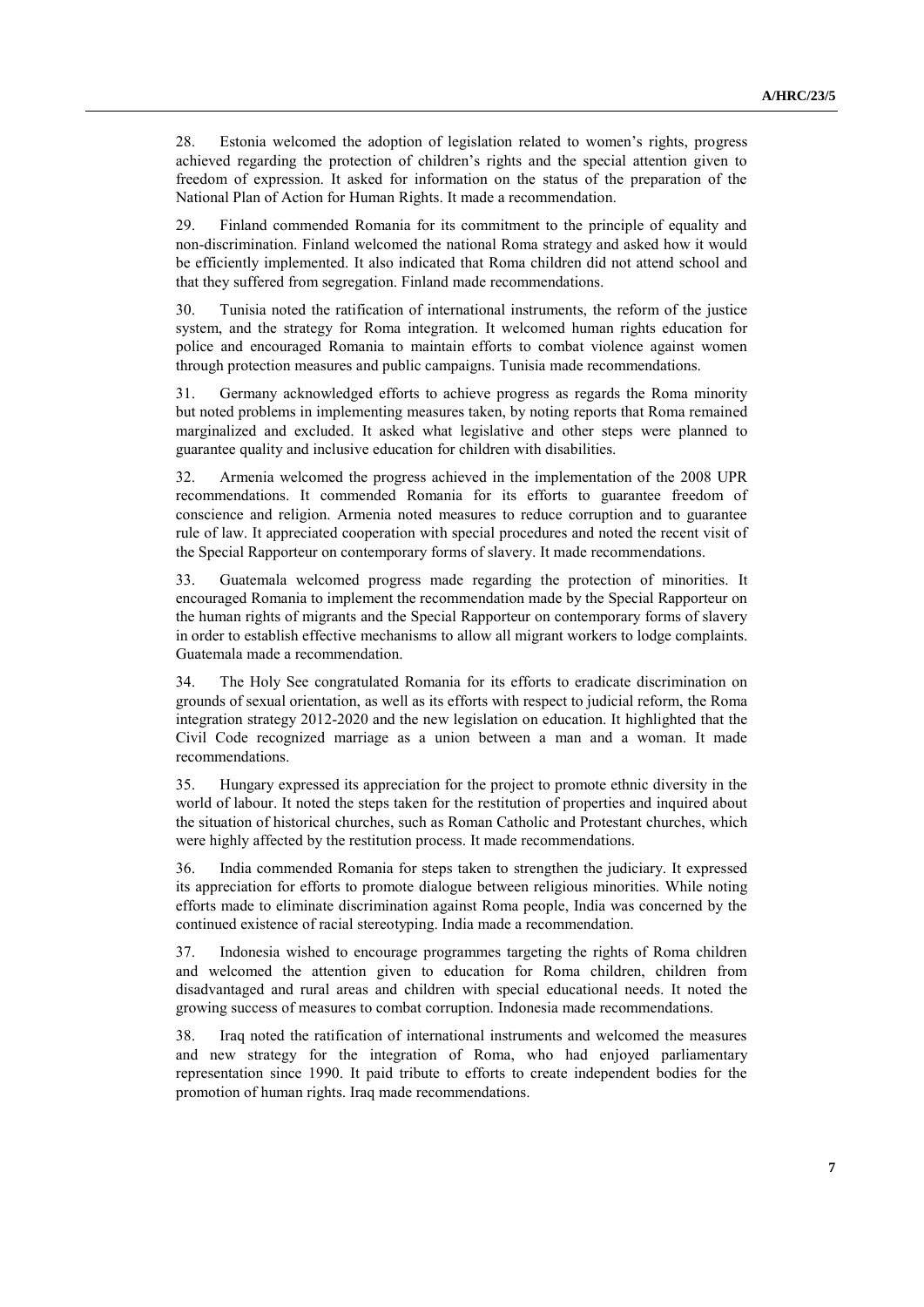39. Ireland observed that Romania faced many challenges, including preventing the stigmatization of children with disabilities and the economic exploitation of children, and combating patterns of discrimination against Roma. It noted that structures to meet those challenges were in place, but implementation remained key. Ireland made recommendations.

40. The Islamic Republic of Iran noted the updated information provided by the delegation of Romania, and shared concerns raised in the report by OHCHR about the violation of human rights by the Government. It made recommendations.

41. Italy asked for further information on the Roma inclusion strategy for the period of 2012-2020 and resources allocated for the implementation of the strategy, as well as on mechanisms for coordinating the authorities working to combat discrimination. It remained deeply concerned about the situation of vulnerable children. Italy made recommendations.

42. Jordan welcomed the ratification of CRPD and the OP-CAT. It expressed its appreciation for the strengthening of the institutional framework, particularly through amendments to the law on domestic violence. Jordan made recommendations.

43. Kuwait noted the National Anti-corruption Strategy for 2012-2015, and efforts to undertake judicial reform, improve the legislative framework and raise public confidence in the justice system. The Roma integration strategy, particularly its provision on equal access to health and employment, was commended. Kuwait made recommendations.

44. Lebanon highlighted the ratification of CRPD and OP-CAT, and commended efforts made in respect of the rights of Roma in the fields of social integration and education. Positive developments had also been observed in the field of persons with disabilities. Lebanon made a recommendation.

45. Libya welcomed the efforts of Romania to combat trafficking in persons through legislation, but noted a worrying increase in cases of trafficking, especially of women and children. It observed that Romania was a country of both origin and transit for human trafficking. Libya made recommendations.

46. Liechtenstein noted the national strategy on children's rights, yet expressed concern about the practice of corporal punishment at home and in institutions. It commended Romania for amendments to the Criminal Code allowing the prosecution of genocide, crimes against humanity and war crimes. Liechtenstein made recommendations.

47. Malaysia took note of the progress made by Romania in the field of human rights and fundamental freedoms, and welcomed the adoption of the Roma inclusion strategy, which was aimed at tackling social and economic disadvantage among Roma citizens. Malaysia made recommendations.

48. Mexico noted progress made by Romania in protecting and promoting human rights, and drew particular attention to the ratification of CRPD and OP-CAT. It encouraged Romania to strengthen its efforts to eliminate discrimination. Mexico made recommendations.

49. Morocco commended Romania for its law on religious freedom. It requested information on the situation of Muslims and the measures to promote religious worship by Muslims. Welcoming human rights training for students and public officials, it asked about similar training for law enforcement officials. Morocco made recommendations.

50. The Netherlands expressed its concern about discrimination against lesbian, gay, bisexual and transgender persons. It also stated that there was no active strategy for sexual and reproductive health, despite high rates of teenage pregnancy and abortions and poor access to services. It made recommendations.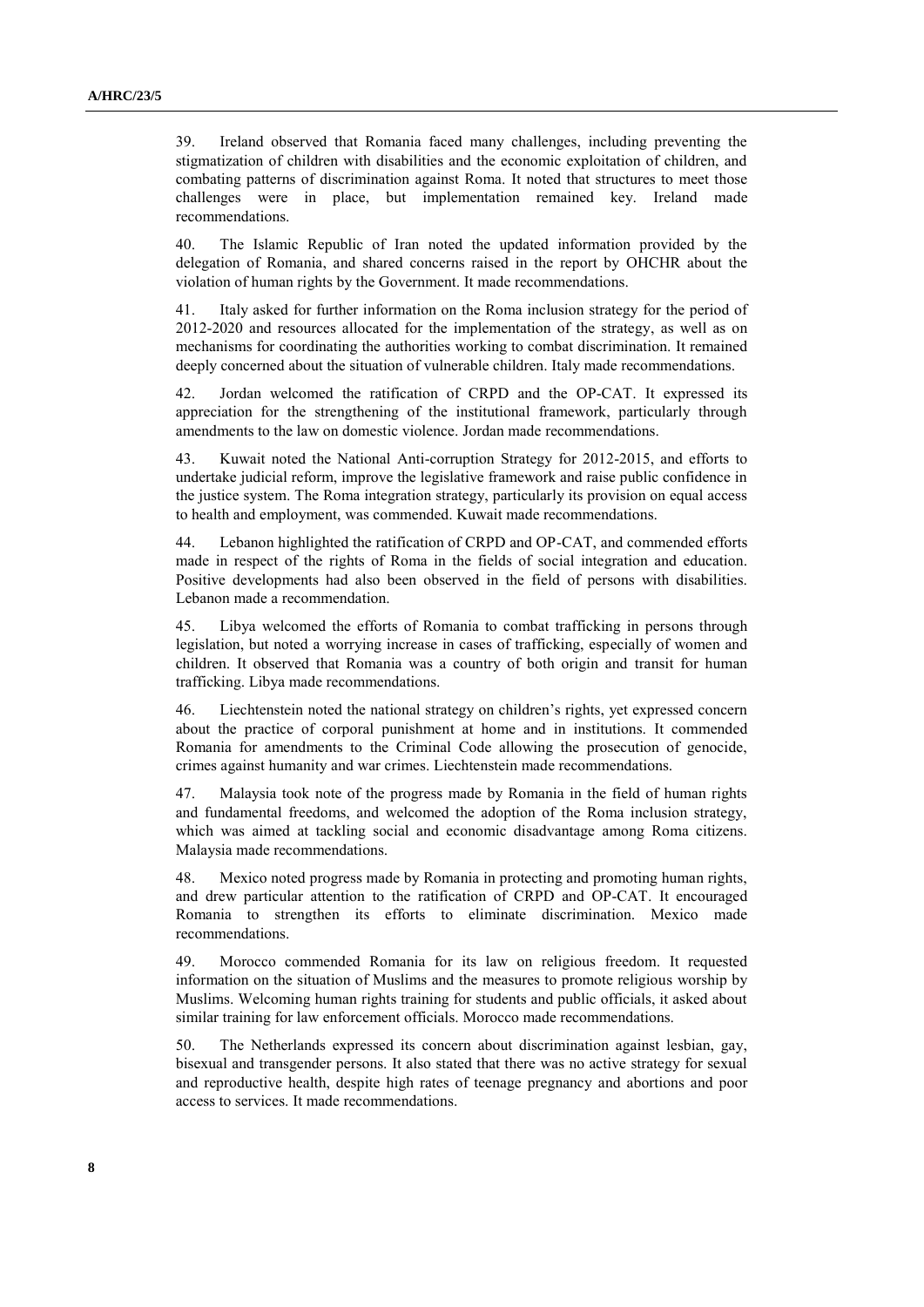51. Norway expressed concern about children living in poverty and Roma children. It noted the problem of trafficking of women and children. Norway remained committed to assisting Romania to implement European standards and encouraging Romania to make use of the European financial opportunities. It made recommendations.

52. The State of Palestine welcomed the ratification of OP-CAT. It commended Romania for legislative and institutional efforts to combat torture and ill-treatment, and to improve conditions of detainees. It made recommendations.

53. Peru emphasized the ratification of CRPD and OP-CAT, and the adoption of the Roma integration strategy and the National Programme for Infrastructure Development. It asked about the political participation of organizations for national minorities and their representation at the national and local levels. Peru made recommendations.

54. The Philippines commended Romania for the ratification of OP-CAT and CRPD and noted that the Constitution guaranteed respect for international conventions. The Philippines welcomed efforts to combat trafficking in persons, especially the interinstitutional cooperation. It made a recommendation.

55. Poland welcomed the engagement of Romania in the field of human rights and its numerous efforts made in that regard. Poland made recommendations.

56. Qatar commended Romania for the concrete results it had achieved through legislative measures and judicial reforms. It welcomed the measures taken to combat human trafficking and the practice of torture. The ratification of CRPD, among other international instruments, was noted. Qatar made a recommendation.

57. The Republic of Korea highlighted the ratification of OP-CAT and CRPD, judicial reform and the introduction of protection measures for victims of domestic violence. Antidiscrimination measures for Roma were expected to continue and the adoption of the Roma inclusion strategy was praised. The Republic of Korea made recommendations.

58. The Republic of Moldova commended Romania for its programmes and legislative measures to prevent and eliminate domestic violence against women. It noted the opportunities created for minorities, in law and in practice, to use their mother tongue in official settings, education and the media. It made recommendations.

59. The Russian Federation thanked the delegation of Romania for the presentation of its national report and made recommendations.

60. Rwanda congratulated Romania on the ratification of OP-CAT and CRPD. Furthermore, it welcomed the progress made in preventing and combating trafficking in persons through the adoption and periodic updating of the relevant legislation on human trafficking. Rwanda made a recommendation.

61. In response to questions regarding Muslim minorities, the delegation stated that the Constitution guaranteed equality for all religious minorities. As Muslim communities had existed in Romania for many centuries, a number of Muslim places of worship were recognized as historical monuments. Muslim religious communities had been legally recognized and received State support. The representatives of the Muslim minorities participated in the meetings of the Advisory Council of the Religious Denominations of Romania. The delegation also noted ongoing good cooperation and dialogue between the Muslim minorities and the Orthodox Church.

62. Regarding the rights of persons belonging to national minorities, the delegation reiterated that Romania considered the protection of culture and identity of national minorities as a key priority and that there had been continuity in the policy on the issue despite the changes in Government. After the 2012 parliamentary elections, representatives of 20 minorities had been elected to represent their minority groups' interest in the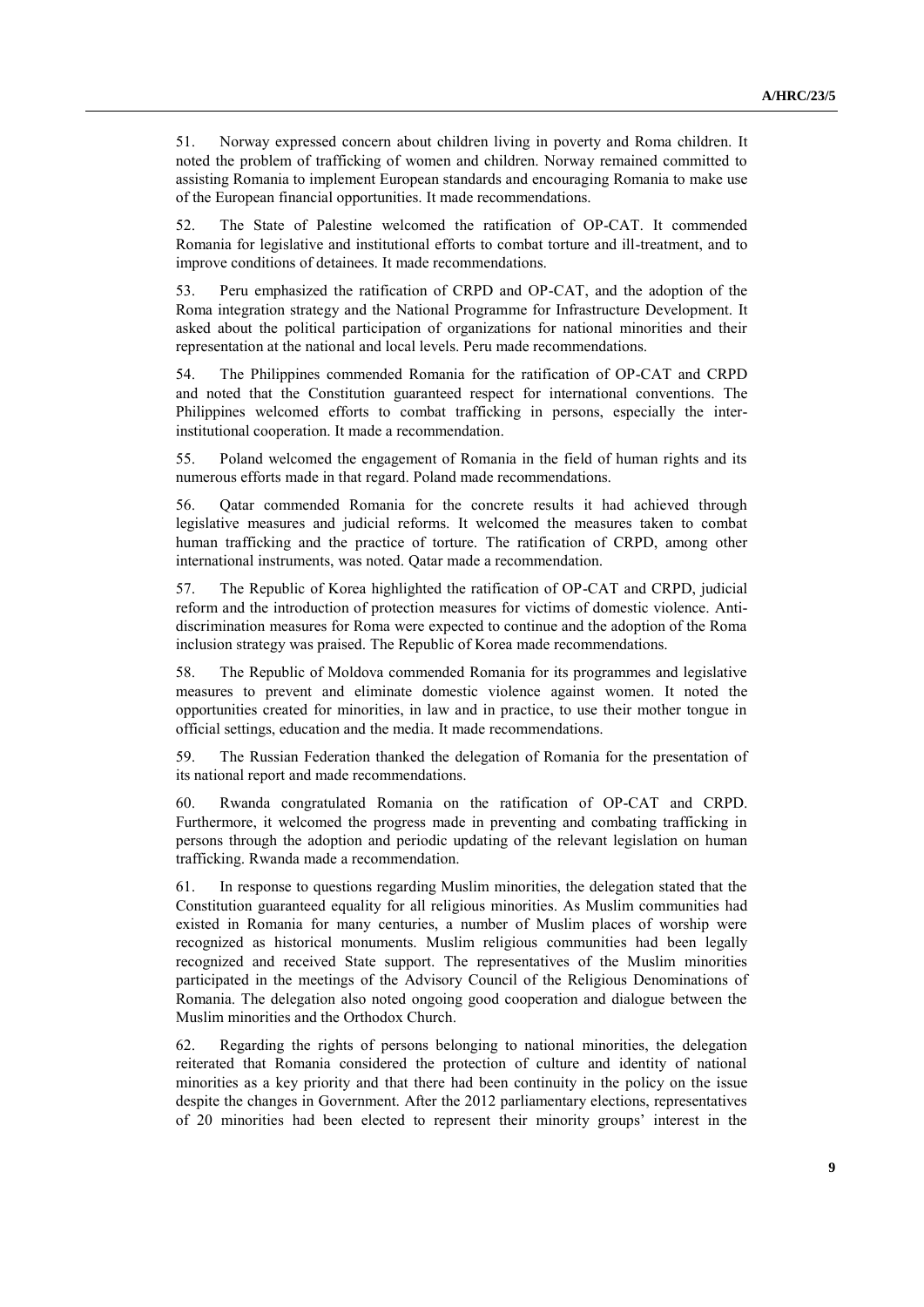Parliament, including representatives of the Hungarian and Roma minorities. The 2012 local elections also ensured representatives of many ethnic minorities, including Hungarian, Roma, Russian and German, in the local governing bodies. The delegation also noted that a number of State bodies functioned to protect the interest of ethnic minorities. The legislation and Constitution also guaranteed the use of minority languages in courts and the public administration, as well as in local administrations, for minority groups constituting more than 20 per cent of the residents.

63. In response to the question on the restitution of properties nationalized during the communist period, the delegation provided information about a number of restitution claims that had been successfully resolved. About 60 per cent of the total number of requests for the restitution of properties had been resolved by the Government, as noted by the delegation.

64. As to the human rights training of police, the delegation stated that police continued to receive human rights training in the framework of the police academy curriculum and continuous professional development. Such training included subjects such as the international human rights norms, the European human rights system and the legal protection of human rights by police. Additionally, specialized training on nondiscrimination, prevention of torture, child labour, rights of migrants and asylum procedures were also provided to police officers.

65. Slovakia took note of the ratification of CRPD and OP-CAT and the signature of the Optional Protocol to the Convention on the Rights of the Child on a communications procedure (OP-CRC-IC). It also welcomed the human rights training for teachers and pupils as well as human rights and administration of justice courses for personnel of the Ministry of Administration and Interior. Slovakia made recommendations.

66. Slovenia welcomed the Roma inclusion strategy, anti-discrimination training for public officials, human rights education and the gender equality strategy. Concerns were voiced about high teen-pregnancy rates, high infant and maternal mortality rates, and the status and effectiveness of the Ombudsman institution. Slovenia made recommendations.

67. Spain commended Romania on its ratification of OP-CAT and CRPD in fulfilment of the first UPR cycle recommendations. It asked what specific measures had been adopted to prevent and combat corruption in the judiciary and public health sectors. Spain made recommendations.

68. Sri Lanka noted the national cooperation mechanism to prevent child trafficking and initiatives to improve access to education. Initiatives to eliminate domestic violence, establish the National Mental Health and Anti-drug Centre, strengthen measures to combat human trafficking, and improve the investigation of human trafficking at the national level were commended. Sri Lanka made recommendations.

69. Sweden noted the greater role given to municipalities in integrating Roma into society under the new Roma inclusion strategy. However, it stated that a lack of accurate statistical information and collaboration with civil society might result in efforts not being entirely adapted to the community's needs. Sweden made recommendations.

70. Switzerland noted that the role of Romania in secret detention centres or prisoner transfers had not been clarified in investigations. It also noted that Romania had not fully implemented the first UPR cycle recommendation that domestic legislation on housing meet obligations established in the International Covenant on Economic, Social and Cultural Rights. Switzerland made recommendations.

71. Thailand noted judicial reforms to ensure basic human rights for all, especially access to justice for victims of violence and human trafficking and improvements to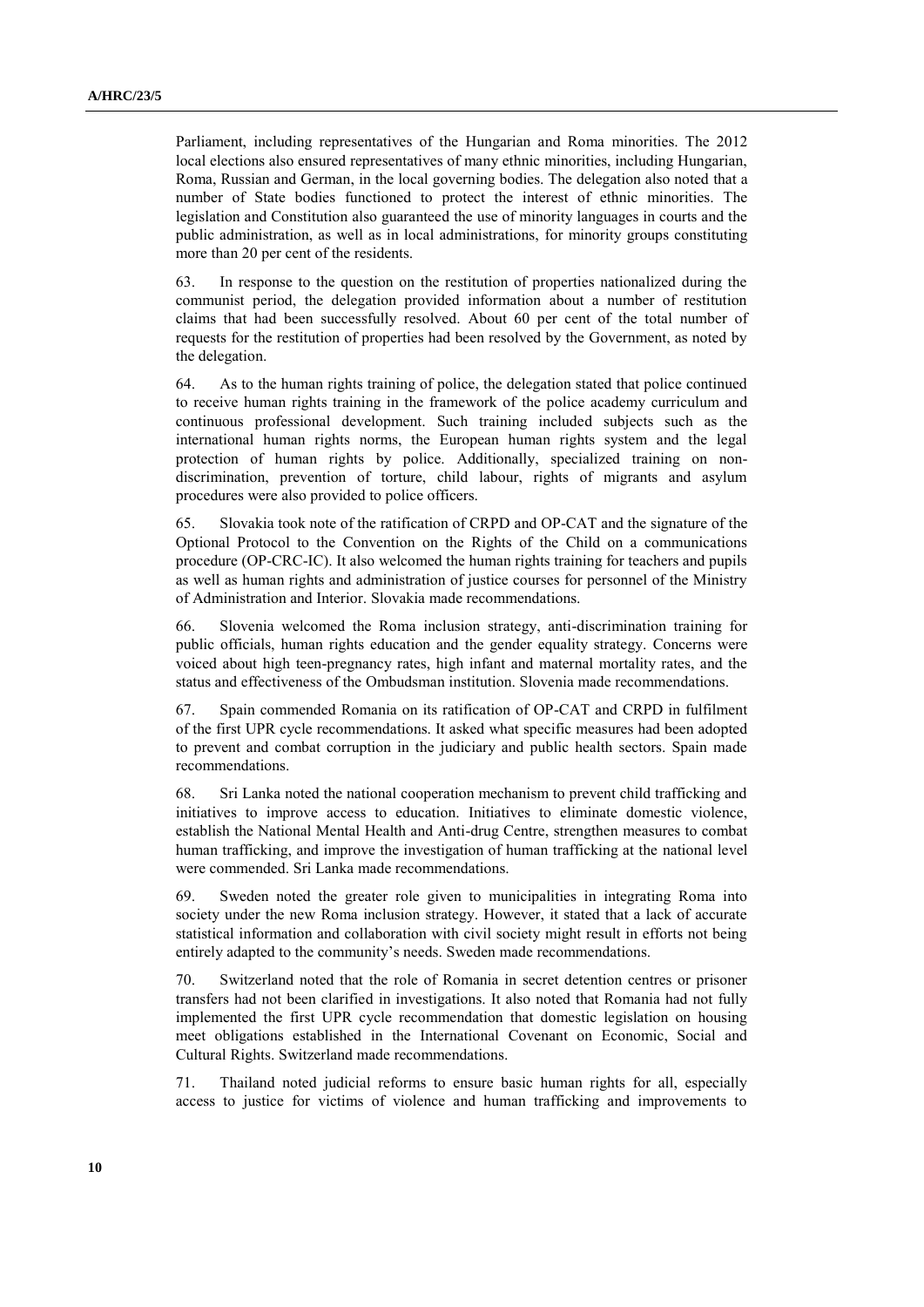detention conditions. It supported the efforts of Romania to raise public awareness of multicultural diversity, harmony and tolerance. Thailand made recommendations.

72. Timor-Leste welcomed the new Roma inclusion strategy and legislative and administrative measures adopted to improve prison conditions and strengthen prison oversight. It encouraged ongoing efforts to ensure the humane treatment of detainees. Timor-Leste made recommendations.

73. France appreciated the ratification of OP-CAT and CRPD, as well as the adoption of Law No. 137/2000 on anti-discrimination. France made recommendations.

74. Turkey commended the commitment of Romania to institutional and judicial reforms, especially the campaign to introduce a set of four new codes. It noted the country's determination to combat corruption, as reflected in the re-adoption by successive Governments of an anti-discrimination strategy. Turkey made recommendations.

75. Ukraine encouraged Romania to continue efforts to combat negative perceptions of minorities through public awareness-raising and education initiatives. It urged Romania to continue promoting equal access to adequate health services for HIV-affected persons, particularly women, children and young people, notably in rural areas. Ukraine made recommendations.

76. The United Kingdom of Great Britain and Northern Ireland welcomed efforts to combat torture and ill-treatment and to improve detention conditions, but shared concerns about allegations of ill-treatment and police brutality against children. It asked what steps would be taken to mitigate its concern over conflicts of interest within the Superior Council of Magistracy. It made recommendations.

77. The United States of America was concerned about threats to the independence of the judiciary and institutions fighting corruption, judicial inefficiency, inconsistent jurisprudence, and lengthy court proceedings. Equally disconcerting was the slow pace of property restitution to Holocaust and communist-era victims. It made recommendations.

78. Uruguay commended Romania for ratifying OP-CAT and CRPD and adopting measures to promote the integration of persons belonging to minority groups, particularly Roma. Uruguay made an observation regarding the lengthy procedures for late birth registration and the high infant mortality rate. Uruguay made recommendations.

79. Viet Nam noted with satisfaction the achievements made by Romania in promoting and protecting human rights since the first UPR cycle in areas such as legislative and judicial reform, education, health care and gender equality. Viet Nam made a recommendation.

80. Algeria applauded the ratification of CRPD and measures to ensure the rights of women, children, the vulnerable and minorities. It encouraged Romania to ratify the International Convention on the Protection of the Rights of All Migrant Workers and Members of Their Families to help combat discrimination. Algeria made recommendations.

81. Argentina congratulated Romania on the ratification of OP-CAT and CRPD. It also welcomed the development of a new national anti-corruption strategy for 2012-2015. Argentina made recommendations.

82. Greece appreciated many positive efforts to address human trafficking and asked Romania to elaborate on the results of those actions and share best practices. It also expressed its appreciation of the existence of several actions regarding human rights education and training and asked about the evaluation of those actions. Greece made recommendations.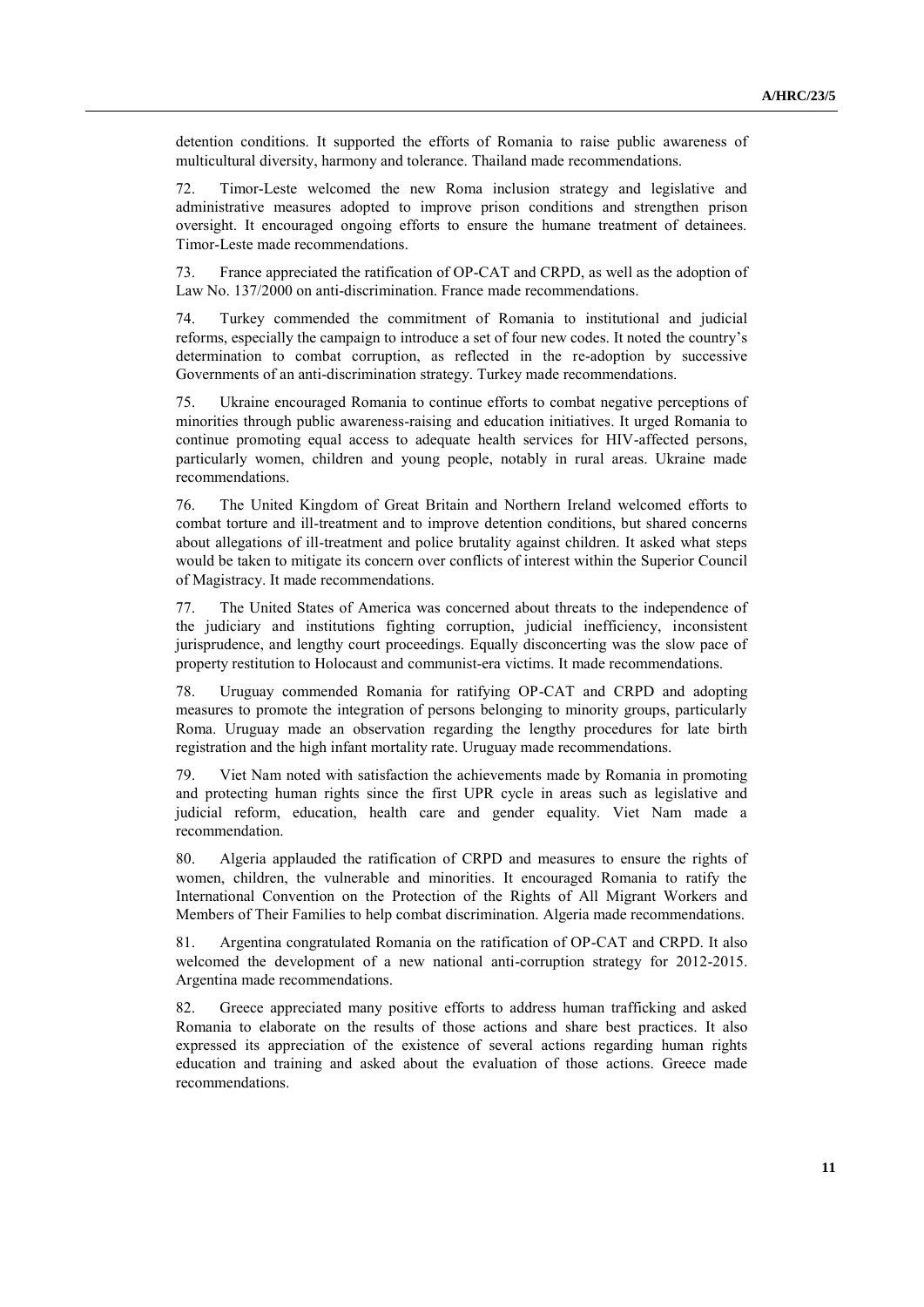83. Australia was encouraged by the various judicial reforms undertaken by Romania. It was concerned at reports of continuing incidents of human trafficking, discriminatory practices and racially motivated violence against Roma, and noted the overrepresentation of Roma children in State care. Australia made recommendations.

84. Austria welcomed the ratification by Romania of CRPD and asked how it would be implemented. It commended Romania on improvements to the legal framework for human rights protection, but was concerned about widespread discrimination against Roma, the LGBT community and other vulnerable groups. Austria made recommendations.

85. Bangladesh noted improvements in preventing human trafficking, strengthening the judiciary and ensuring opportunities for minorities to use their mother tongue. However, as noted by the United Nations treaty bodies, greater efforts were needed to address persistent discrimination against Roma, and the situation of migrants and their children. Bangladesh made recommendations.

86. Belarus highlighted concerns about discrimination against Roma, use of torture and excessive force by police, child cruelty, human trafficking, labour and sexual exploitation of children, and high infant and maternal mortality rates. The pending law on lustration contravened article 25 of the International Covenant on Civil and Political Rights. Belarus made recommendations.

87. Belgium enquired about progress made in addressing the marginalization and social exclusion of Roma and whether any new initiatives were envisaged to improve their situation. It asked what steps had been taken to prevent discrimination based on sexual orientation. Belgium made recommendations.

88. Brazil welcomed the participation of minorities in Parliament and efforts to eradicate school segregation based on ethnicity. It called for complementary policies to address the low enrolment rates for Roma in schools and universities. It highlighted inequalities in access to health services. Brazil made recommendations.

89. Bulgaria commended Romania for enacting new legislation and ratifying several international human rights instruments. It asked that Romania share its experience in bringing its legislation into conformity with international legal instruments. It requested more information on the application in domestic law of the core human rights instruments.

90. Burundi welcomed efforts to integrate Roma into the society, particularly measures adopted to integrate Roma children into schools. It also supported endeavours to eradicate discrimination against persons living with HIV. Burundi made a recommendation.

91. Cambodia welcomed progress in the promotion and protection of human rights and efforts to implement judicial reform. It noted in particular the ratification of OP-CAT and CRPD and the adoption of a new Roma inclusion strategy for 2012-2020. Cambodia made a recommendation.

92. Canada asked for an update on the implementation of the 2008 UPR recommendations, specifically the adoption of further measures to combat human trafficking, including training for police officers in dealing with victims of trafficking and sexual violence, and the introduction of a witness protection system for trafficking cases. Canada made recommendations.

93. Chad noted that Romania was a party to the core human rights instruments, which demonstrated its commitment to human rights. It welcomed the major judicial reform under way and measures taken to eliminate discrimination against Roma. Chad made a recommendation.

94. Chile welcomed progress made in gender equality, human trafficking and protection of the rights of the Roma, particularly the development of new strategies on equal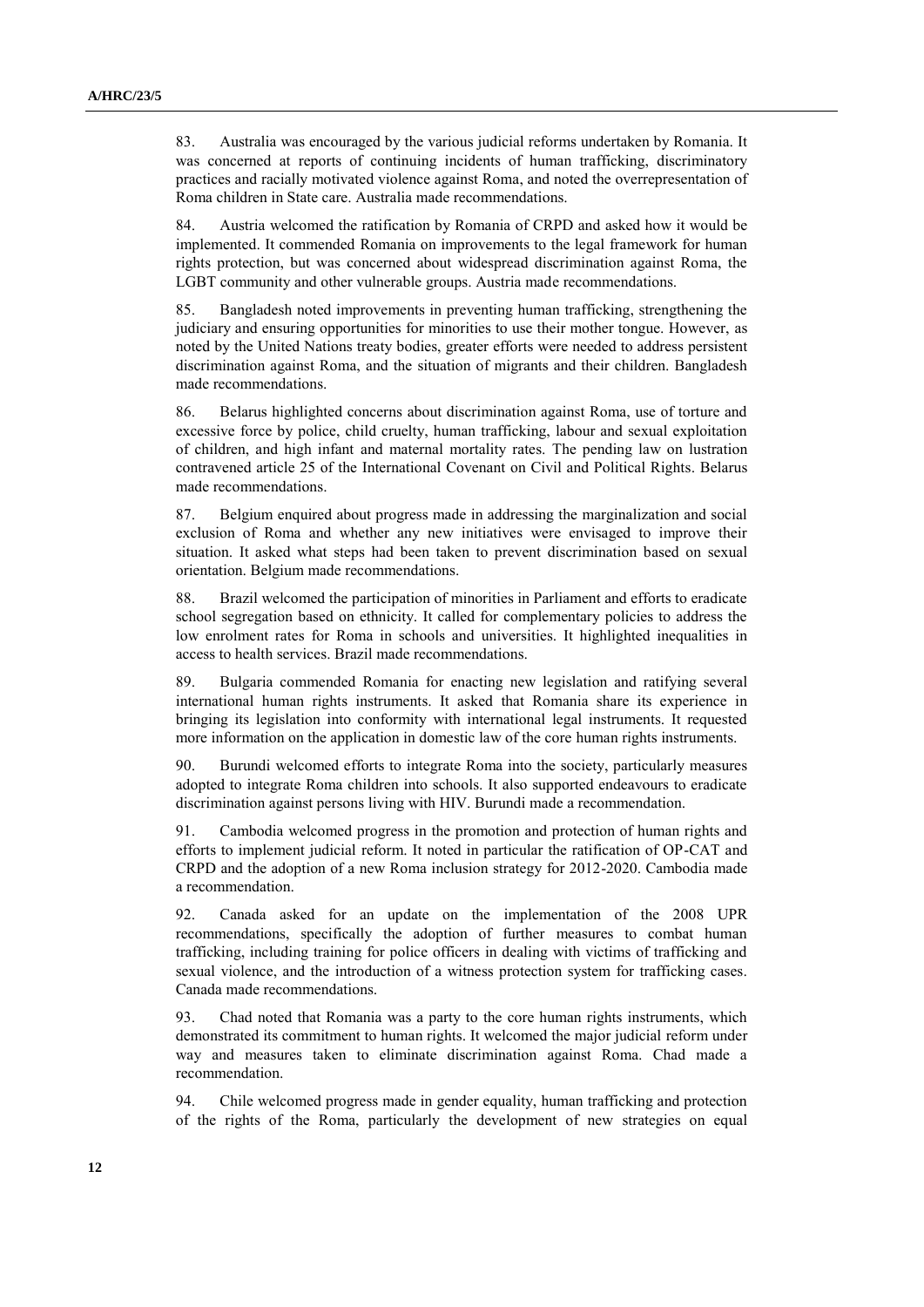opportunities and Roma inclusion, amendments to legislation to combat human trafficking and measures to protect victims. Chile made recommendations.

95. China noted that, since 2008, Romania had improved its national legal framework, ratified CRPD and adopted measures to combat racial discrimination, human trafficking and domestic violence. It was, however, concerned about the situation of Roma. China made a recommendation.

96. The Congo highlighted progress in implementing the recommendations of the first UPR cycle, including improvements in the protection of the rights of women, children and persons with disabilities, human trafficking and education. It encouraged Romania to take steps to integrate minorities and improve their living conditions and to prevent child trafficking.

97. Costa Rica welcomed advances since 2008, particularly legislative improvements to combat human trafficking and practical measures to ensure the right to education, including increasing the budget allocation and developing a policy to promote the inclusion of children from ethnic minorities. Costa Rica made recommendations.

98. Cuba expressed its appreciation for the information, from the national report, on the implementation of the first cycle recommendations, particularly regarding the rights of children, women, and persons with disabilities. It welcomed actions taken to combat discrimination against persons with disabilities and improvements in mental health legislation. Cuba made a recommendation.

99. Cyprus commended measures taken by Romania to implement the first-cycle recommendations and meet its human rights obligations. It welcomed efforts to provide equal employment opportunities for all, including persons belonging to minority groups, women, persons with disabilities and persons living with HIV. Cyprus made a recommendation.

100. With regard to questions on the experience of Romania in bringing its legislation into conformity with international human rights standards, the delegation emphasized that, according to the Constitution, treaties on human rights to which the country was party were part of national law and were applied with priority in relation to domestic law. Romania noted that, consequently, the domestic courts gave direct effect to, for example, the European Convention on Human Rights and the case law of the European Court.

101. On the question regarding results obtained in combating corruption, Romania reiterated particularly that effective institutions had been put in place to combat corruption. It noted that in 2012, Romania was ranked 66th in the corruption perception index issued by Transparency International, compared to 75th in 2011.

102. Regarding the recommendation to ratify the Kampala amendments to the Rome Statute of the International Criminal Court, the delegation, by recalling the contribution of Romania to the creation of the Court, gave its assurance that Romania would ratify the Kampala amendments.

103. On the remarks made regarding secret detention centres and illegal transfers of persons, the delegation stated that Romania had approached this issue in a spirit of profound attachment to the rule of law and promotion and protection of human rights. It was noted that a Parliamentary inquiry committee had carried out an investigation between 2005 and 2008. The Committee's conclusions were public and attested that the authorities had no information that CIA secret detention centres ever existed in Romania or that the country's airports could have been used by the CIA for transfer or detention of suspected terrorists. The delegation stated that, following a request to the judicial authorities in 2012 by a person being detained in Guantanamo, the judiciary had opened a criminal investigation which was currently under way. The head of the delegation gave assurances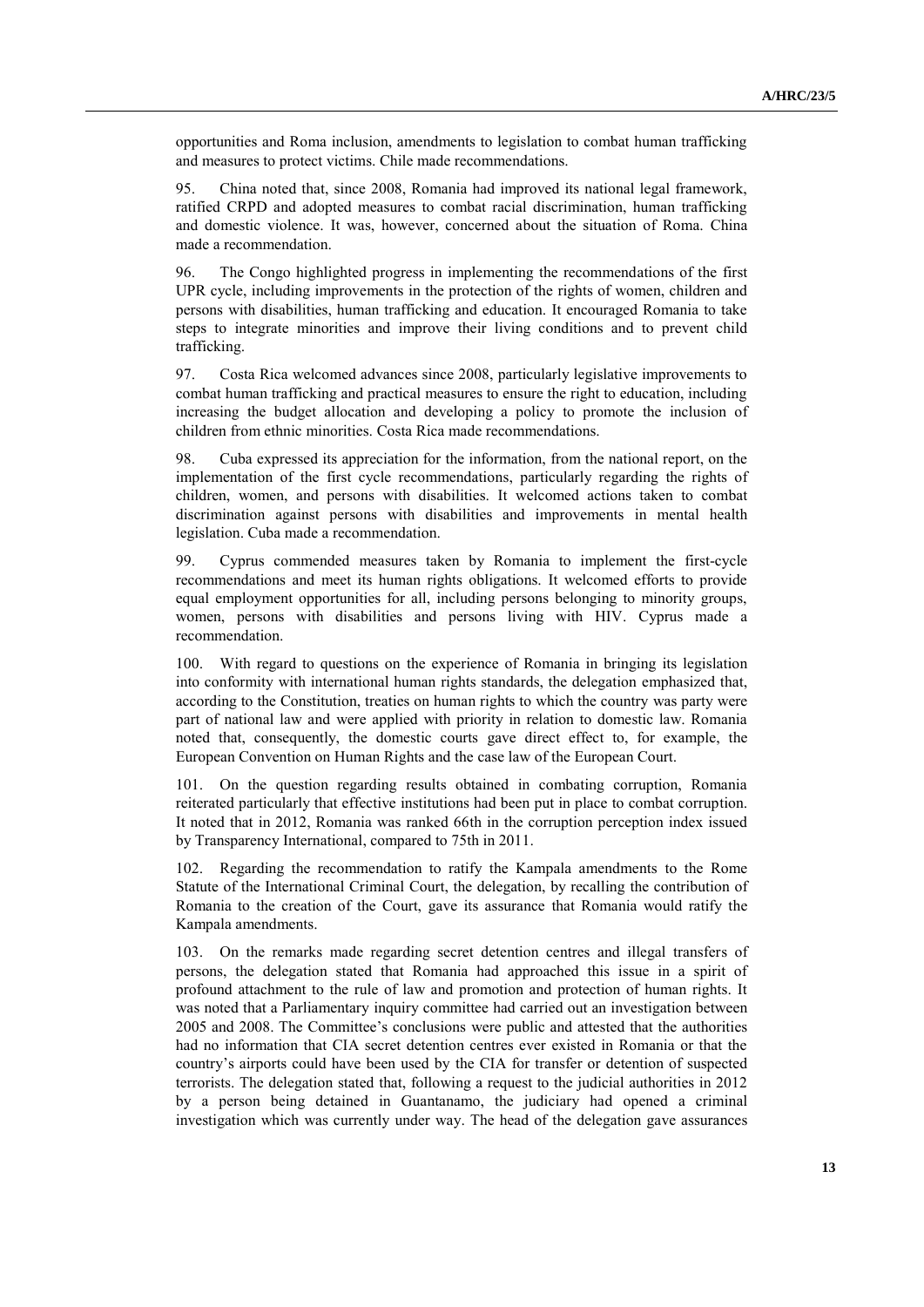that authorities would carry out the investigation with the full respect of the principles of rule of law and human rights.

104. With regard to the issue of allegations of Holocaust denial in public educational materials and school textbooks, the delegation stated that it had no information of such reports and urged that those reports be transmitted to the Government. It was noted that, since 2000, specific courses had been organized in schools to teach the history of the Holocaust.

105. On the issue of the segregation of Roma, the delegation stated that it had decreased significantly due to the actions taken by the Ministry of Education as well as various legislative measures. Various concrete activities had been carried out, including the creation of inclusive classes, where children feel that they are treated in the same way as others.

106. The delegation also presented some statistics in relation to employment, health and housing of Roma. Roma were employed in the labour market because of State assistance, including counselling and professional training. The National Agency for Employment used a set of personalized stimulation measures, giving each person the opportunity to benefit from one or more services. As to the access of Roma to health services, the delegation highlighted two initiatives: health mediators' services and vaccination campaigns. The pilot programme Social Housing for Roma Communities, which is conducted by the National Housing Agency, comprises a plan for the construction of 300 social housing units in 11 cities, with easy access for Roma to education and to health and social services.

107. On the issue of trafficking in persons, the delegation highlighted that the efficiency of governmental bodies that work to combat human trafficking had improved. The number of convictions had increased, with 276 traffickers convicted in 2011. The number of victims referred to assistance doubled. Furthermore, the participation of victims in the criminal process improved as a result of different approaches taken for their protection and assistance.

108. The delegation expressed its gratitude to all delegations for their participation, comments and questions. The delegation stated that Romania would closely analyse the recommendations and provide its answer to them in due time. The delegation expressed its regret that it was not in a position to provide answers to all questions due to time constraints.

### **II. Conclusions and/or recommendations**\*\*

109. **The following recommendations will be examined by Romania, which will provide responses in due time, but no later than the twenty-third session of the Human Rights Council in June 2013:**

109.1. **Consider the ratification of the International Convention for the Protection of All Persons from Enforced Disappearance (Armenia) (Costa Rica);**

109.2. **Consider ratifying the International Convention on the Protection of the Rights of All Migrant Workers and Members of Their Families (Peru);**

109.3. **Continue efforts aiming at ratifying the International Convention for the Protection of All Persons from Enforced Disappearance (Argentina);**

<sup>\*\*</sup> Conclusions and recommendations have not been edited.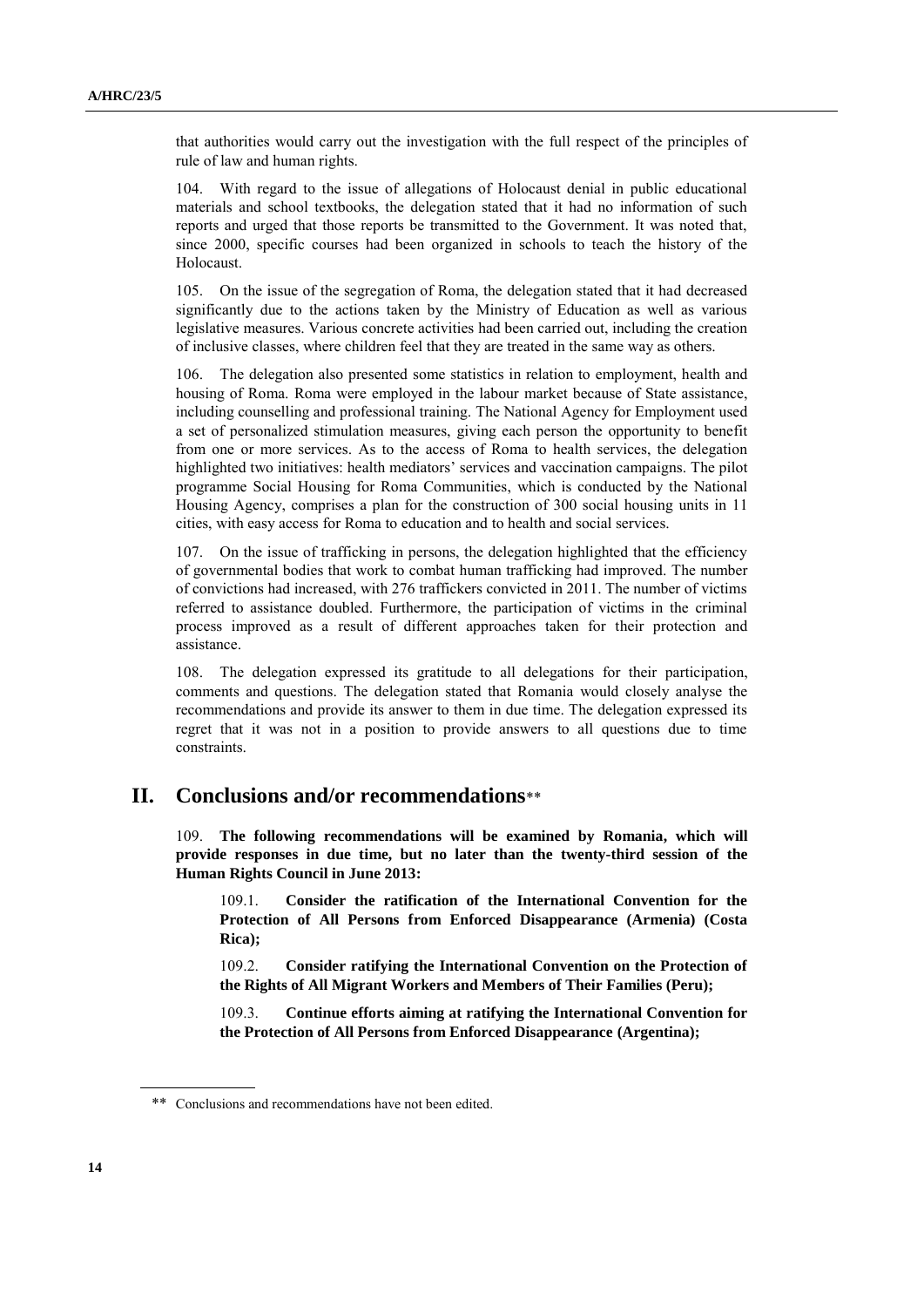109.4. **Consider ratifying the International Convention on the Protection of the Rights of All Migrant Workers and Members of Their Families as well as ILO Convention no.189 (Philippines);**

109.5. **Accede to the International Convention on the Protection of the Rights of All Migrant Workers and Members of Their Families (Belarus);**

109.6. **Ratify the Convention on the Protection of the Rights of All Migrant Workers and Members of Their Families (Chile);**

109.7**. Ratify the International Convention on the Protection of the Rights of All Migrant Workers and Members of Their Families (Guatemala);**

109.8. **Encourage the ratification of ICRMW and CPED (Kuwait);**

109.9. **Ratify the Optional Protocol to the International Covenant on Economic, Social and Cultural Rights (The State of Palestine);**

109.10. **Consider ratifying the Optional Protocol to the International Covenant on Economic Social and Cultural Rights (Costa Rica);**

109.11. **Consider ratifying the Optional Protocol to the Convention on the Rights of the Child on a communications procedure (Thailand);**

109.12. **Consider ratifying the Optional Protocol to Convention on the Rights of Persons with Disabilities (Costa Rica);**

109.13. **Complete the process of fully implementing its obligations under the Rome Statute into domestic law, in particular by adopting provisions allowing for full cooperation with the International Criminal Court (Liechtenstein);**

109.14. **Ratify the Kampala amendments to the Rome Statute, if possible with a view to contributing to the activation of the jurisdiction of the International Criminal Court over the crime of aggression at the beginning of 2017 (Liechtenstein);**

109.15. **Ratify the International Convention on the Elimination of All Forms of Racial Discrimination (Algeria);**

109.16. **Continue with the implementation of the new Civil and the Civil Procedure Codes, and the Criminal and the Criminal Procedure Codes, which will ease the jurisdiction procedures (Turkey);**

109.17. **Carry on with legislative and administrative arrangements suggested by the treaty bodies, in order to further improve effective implementation of the Government's anti-discrimination strategy (Turkey);**

109.18. **Continue to introduce the legislative and institutional measures necessary to enhance the independence and effectiveness of its National Human Rights Institution (Egypt);**

109.19. **Consider reviewing the status and effectiveness of the NHRI to ensure its full compliance with the Paris Principles (Poland);**

109.20. **Take all necessary measures to make its National Human Rights Institution fully compliant with the Paris Principles (France);**

109.21. **Provide the Ombudsman institution with necessary resources to carry out its mandate in an effective way (Poland);**

109.22. **Revise the status of the National Human Rights Institution with a view to ensure its full compliance with the Paris Principles (Ukraine);**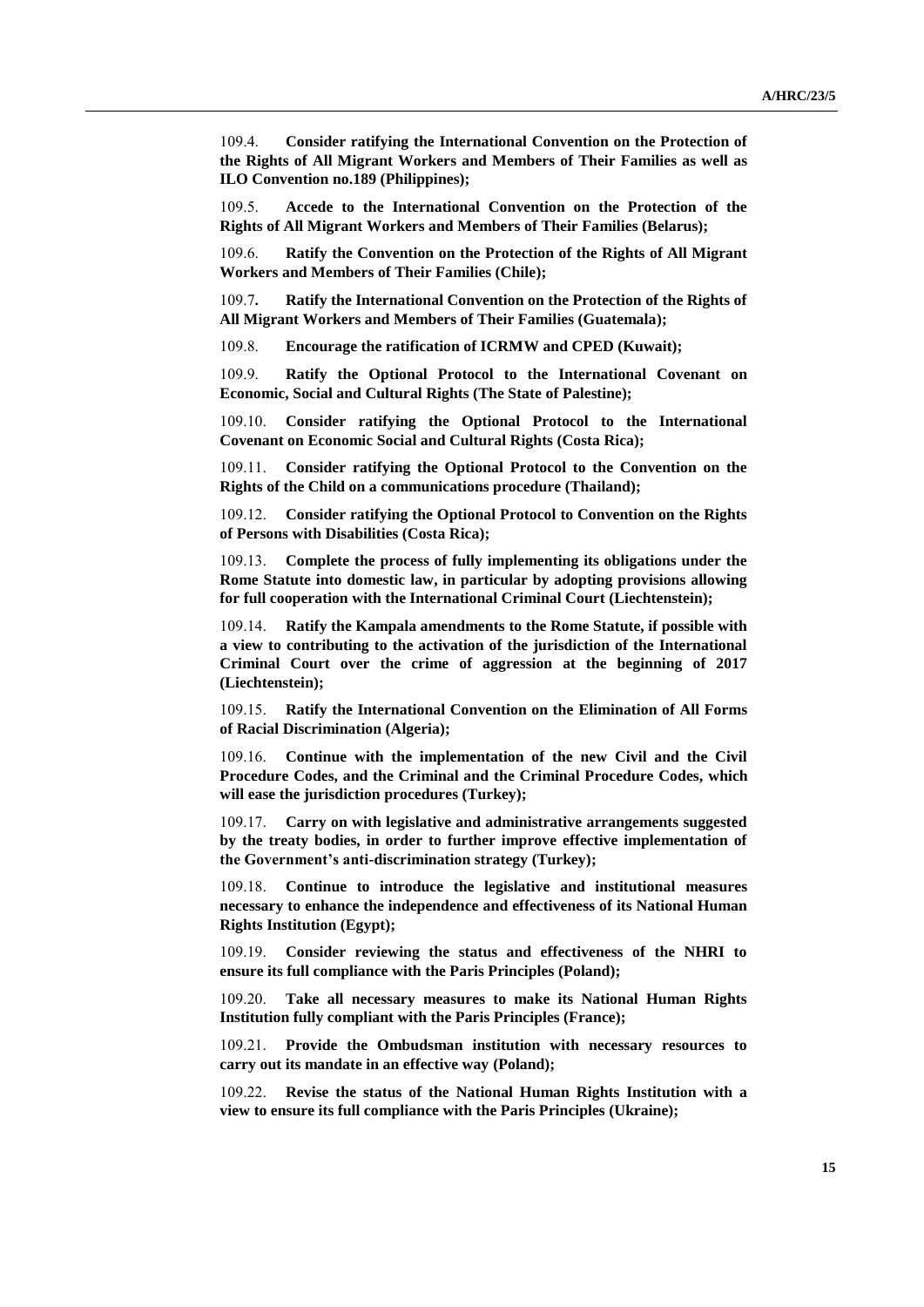109.23. **Consider establishing an independent Ombudsman for children (Ukraine);**

109.24. **Consider establishing an independent Ombudsman for children (Poland);**

109.25. **Heed the call of the Committee on the Rights of the Child for an independent ombudsman for children (Slovenia);**

109.26. **Continue to develop the institutional framework with respect to the promotion and protection of human rights (Jordan);**

109.27. **Specify the respective areas of competence of the various institutions and bodies combating discrimination to ensure the effectiveness of the system for preventing and combating discrimination, as recommended by CERD (Slovenia);**

109.28. **Consider providing the National Council for Combating Discrimination, Ombudsman and relevant institutions with adequate resources to carry out their work and to minimize duplication of their functions and competence areas (Thailand);**

109.29. **Continue its policies on improving the rights of the child (Jordan);**

109.30. **Continue its work on improving the situation of children's rights, by taking further measures to develop comprehensive policies and strategies, and by strengthening the education system, healthcare and social protection (Norway);**

109.31. **Apply the 2008-2013 National Strategy on children right's protection and promotion which should ensure that special attention will be paid to children belonging to the most vulnerable groups, such as children living in poverty, Roma children, children with disabilities, children with HIV/AIDS and streets children (Ecuador);**

109.32. **Ensure the existence of sufficient budget allocations and follow-up and evaluation mechanisms for the full implementation of the "2008-2013 National Strategy on children right's protection" in order to support children and the most vulnerable population (Ecuador);**

109.33. **Take effective measures to implement the National Strategy for the protection and promotion of children's rights (2008-2013) (Iran (Islamic Republic of));**

109.34. **Fully implement the National Strategy for the protection and promotion of children's rights (Republic of Moldova);**

109.35. **Continue paying special attention for the protection of the rights of children (Armenia);**

109.36. **Continue taking legislative amendments and strengthen necessary policies to enhance child rights, particularly children with disabilities in light of relevant provisions of international conventions ratified by Romania (Qatar);**

109.37. **That further efforts be deployed to assure that the respect of fundamental rights of the child and the fight against violence, sexual exploitation, human trafficking, child labour and any other form of child exploitation remain a priority of the Government (Italy );**

109.38. **Continue working to promote human rights in the country, specifically the rights of minorities (Guatemala);**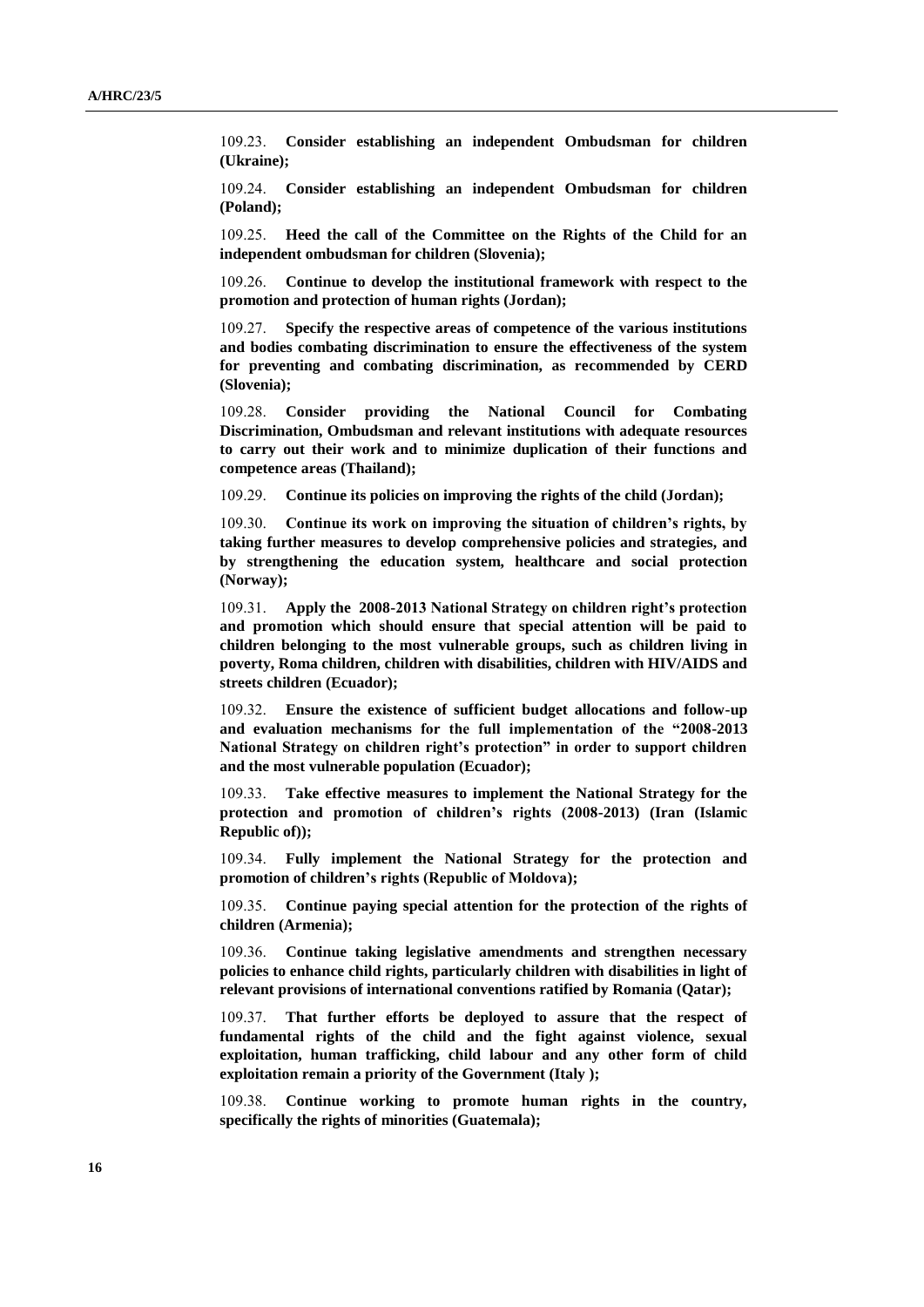109.39. **Further intensify training for State and local authorities and the public at large on international human rights standards, particularly those in relation to sexual orientation and gender identity (Finland);**

109.40. **Further consolidate achievements in domains such as legislative and judicial reform, education, health care and gender equality, and continue to put more priorities and national resources on other important fields of job creation and social security, with greater focus on improving the overall conditions of vulnerable groups of children, women, youth and persons with disabilities (Viet Nam);**

109.41. **Transmit the overdue reports to the Human Rights Committee, the Committee on the Elimination of Discrimination against Women and the Committee against Torture (Czech Republic);**

109.42. **Continue implementing legislation prohibiting all forms of discrimination (Chile);**

109.43. **Intensify even further its efforts undertaken in regard to initiatives and awareness-raising programmes on gender equality and the protection of LGBT rights (Estonia);**

109.44. **Continue implementing and strengthening measures to promote equality and protection against all forms of discrimination, placing special emphasis on the most vulnerable minority groups (Cuba);**

109.45. **Take practical action to ensure that existing anti-discrimination legislation is properly enforced so as to combat discrimination against its citizens, both systemic and overt, based on in particular, ethnicity, sexual orientation and gender identity, and HIV status (Australia);**

109.46. **Continue its efforts aiming to ensure full equality between all citizens and to combat discrimination, including discrimination against persons belonging to minorities, especially with regard to employment, education, health, and access to justice (Egypt);**

109.47. **Continue efforts to combat discrimination and respect minority rights (Argentina);**

109.48. **Implement measures to eliminate discrimination against minority groups, in particular the Roma and children in vulnerable situations, including children with disabilities, with HIV/AIDS, abandoned children or victims of violence and guarantee their access to education, housing, medical care and health services (Costa Rica);**

109.49. **Continue its efforts in ensuring implementation of its strategy of antidiscrimination in order to guarantee the equal treatment of Romanian people, including the minority (Cambodia);**

109.50. **Enforce legislation banning discrimination against Roma community (Bangladesh);**

109.51. **Pursue further efforts to combat discrimination against the Roma (Brazil);**

109.52. **Continue the efforts to eliminate discrimination against the Roma and carry out a major awareness campaign among the population regarding the situation of the Roma (Chad);**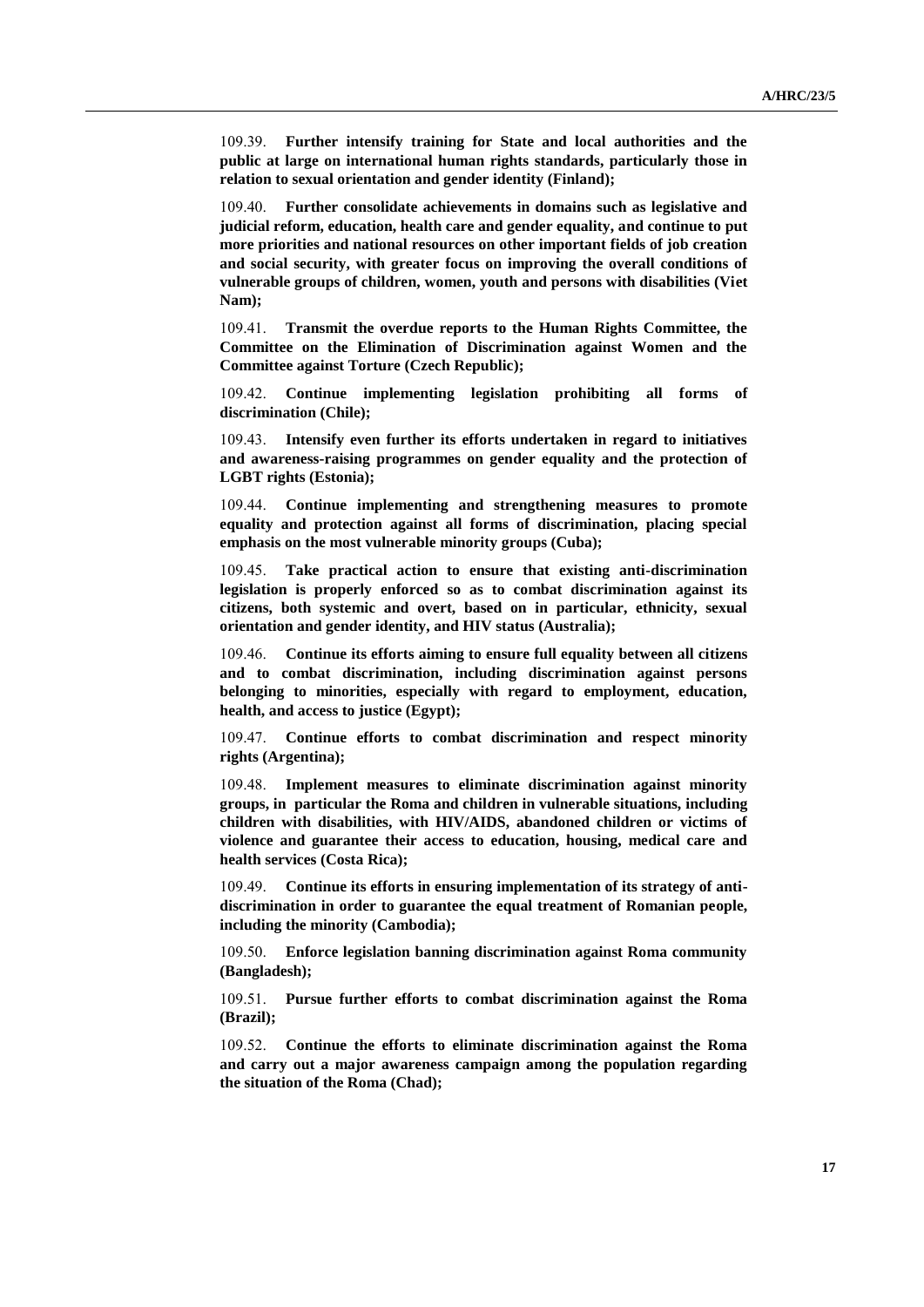109.53. **Take further appropriate and effective measures to eliminate discrimination against Roma and ensure in particular their access to education, healthcare and employment without discrimination (Norway);**

109.54. **Take the necessary measures to guarantee non-discrimination of ethnic Roma, through the full implementation of the 2012-2020 strategy and campaigns to combat all forms of discrimination and xenophobia against this group (Spain);**

109.55. **Ensure the implementation of more comprehensive antidiscrimination measures to guarantee the equal treatment of the Roma people (Republic of Korea);**

109.56. **Continue the efforts made in favor of the integration of the community of the Roma, the eradication of religious intolerance, human trafficking - especially of women and children -, and discrimination against people living with HIV / AIDS (Holy See);**

109.57. **Take effective steps to implement its legislative measures and policies on discrimination and segregation of Roma people (India);**

109.58. **Further strengthen legal provisions and comprehensive policies and strategies to ensure safety and fulfilment of rights of religious minority (Bangladesh);**

109.59. **Ensure the systematic collection and publication of statistical data on hate crimes (Austria);**

109.60. **Ensure, as established by the International Convention on the Elimination of All Forms of Racial Discrimination (CERD), access to housing without any discrimination, particularly to the most vulnerable groups, including the Roma (Chile);**

109.61. **Amend current legislation on housing in order to explicitly prohibit all forms of discrimination based on ethnic origin as with regard to access to housing (France);**

109.62. **Establish an effective legal framework to protect the right to adequate housing of persons belonging to the Roma minority and ensure that cases of discrimination against them are swiftly investigated (Austria);**

109.63. **Continue its efforts to ensure equal access to housing and protection from discrimination and segregation on the basis of race or any other prohibited ground of discrimination (The State of Palestine);**

109.64**. Guarantee without any discrimination to all disadvantaged groups of the population, including the Roma, access to adequate housing (Switzerland);**

109.65. **Address inequalities in access to health services, in particular with regard to children affected by HIV/AIDS (Brazil);**

109.66. **Continue training efforts in the area of human rights education for security personnel and in the field of discrimination against vulnerable groups (Tunisia);**

109.67. **Intensify efforts to fight against discrimination and intolerance, and against racist and xenophobic political discourse (Tunisia);**

109.68. **Combat racist stereotypes and incitement to hatred by intensifying efforts to promote tolerance (France);**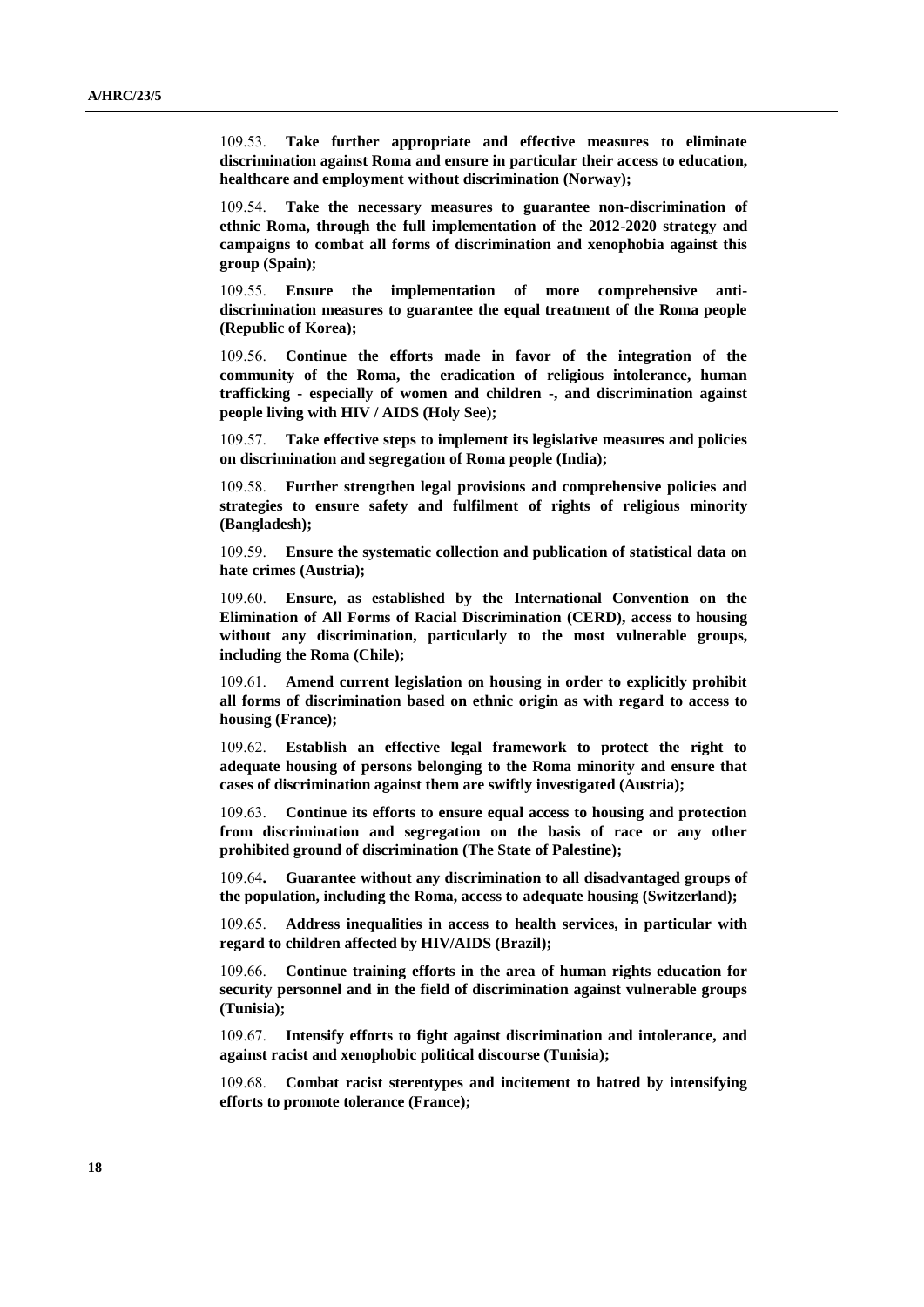109.69. **Developing a high-priority action plan to raise public awareness on all forms of discrimination and ill-treatment of children ((Iran (Islamic Republic of));**

109.70. **Ensure an adequate publicity and carry out awareness campaigns in order to increase the understanding among the population on the rights of LGBT persons (Belgium);**

109.71. **Ensure that acts of discrimination against LGBT persons and persons belonging to other vulnerable groups are properly investigated and perpetrators held accountable (Austria);**

109.72. **Adopt appropriate measures to counter discrimination of LGBT people and to develop policies in order to integrate existing legislation against discrimination at various societal levels in Romania (Netherlands);**

109.73. **Include accurate Holocaust information in all public school lesson plans (United States of America);**

109.74. **Promptly submit responsive, non-discriminatory legislation to Parliament for property restitution seekers as mandated by the European Court of Human Rights decision from January 2011 (United States of America);**

109.75. **Publish an enhanced and updated national action plan by 2015, which will detail how the government will eliminate the excessive use of force and beatings against prisoners and pre-trial detainees including updating existing educational programmes for police officers (United Kingdom of Great Britain and Northern Ireland);**

109.76. **Improve the condition of detainees, prevent cruel treatment in detention places and ensure the adequate level of medical services to detainees (Russian Federation);**

109.77. **Take further measures to decrease serious challenges in access to justice by victims of domestic violence and human trafficking (Iran (Islamic Republic of));**

109.78. **Redouble efforts to combat violence against women and girls, and ensure greater representation of women in managerial and decision-making positions (Peru);**

109.79. **Take legal measures to guarantee the effective protection from sale of children, contemporary forms of slavery and forced labour (Iran (Islamic Republic of));**

109.80. **Intensify the work regarding the protection of children from violence, promptly identify and suppress cases of cruel treatment of children (Russian Federation);**

109.81. **Adopt a national strategy to protect the rights of children against all risk of violence, in particular, sexual abuse, neglect, abuse, and increase its efforts to combat child labour (France);**

109.82. **Implement laws and policies to protect children from economic exploitation, including from all forms of child labor and child begging, and that aim at ensuring that street children go to school (Canada);**

109.83. **Intensify the fight against the perpetrators operating in the area of human trafficking (Norway);**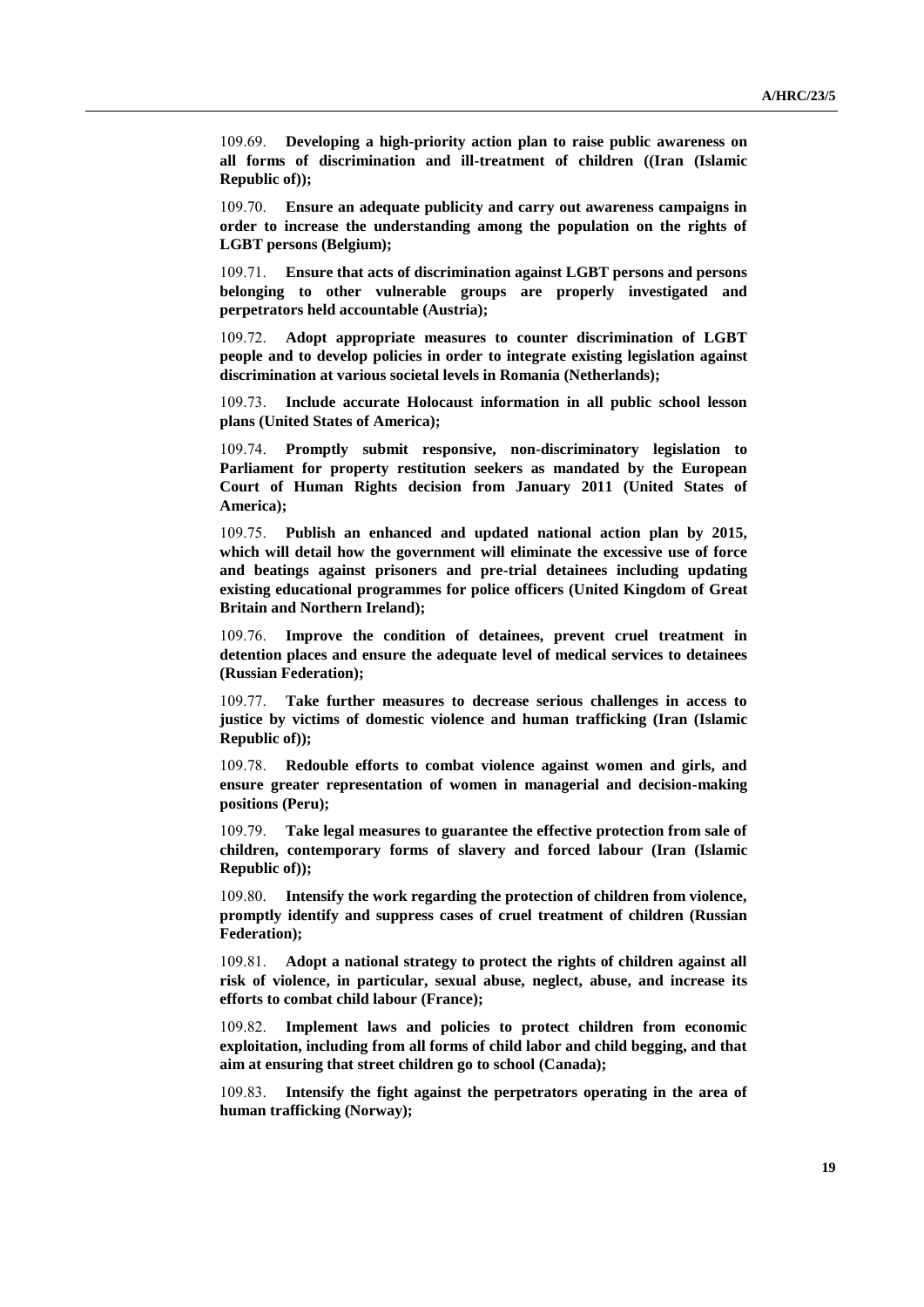109.84. **Further strengthen efforts to combat trafficking in persons providing assistance and protection to victims, and ensuring that perpetrators of such crimes are brought to justice (Sri Lanka);**

109.85. **Continue the good work in the area of addressing the problem of human trafficking (Greece);**

109.86. **Intensify its efforts to address trafficking (Sweden);**

109.87. **Step up national efforts in combating all forms of human trafficking (Egypt);**

109.88. **Further ensure effective implementation of anti-trafficking legislation (Republic of Moldova);**

109.89. **Step up efforts in the area of combating trafficking of human beings, as well as invite the Special Rapporteur on human trafficking to visit the country (Belarus);**

109.90. **Intensify investigations of cases on trafficking of human beings for the purpose of labour exploitation and investigate all reports on alleged involvement of state officials in offenses related to human trafficking (Belarus);**

109.91. **Provide the victims of human trafficking with the effective access to legal remedies and compensation (Belarus);**

109.92. **Strengthen its efforts to come up with measures to prevent the crime of human trafficking and its participation in bilateral and regional cooperation to address the issue of human trafficking (Republic of Korea);**

109.93. **Take urgent measures to fight trafficking in persons, particularly women and children, including through international and regional cooperation, also with countries of destination in order to prevent the spread of this phenomenon and work to prosecute perpetrators (Libya);**

109.94. **Address the root causes that result in human trafficking (Libya);**

109.95. **Strengthen its efforts to combat human trafficking and provide support services to victims, particularly for women and children and Roma people (Australia);**

109.96. **Step up its efforts for the protection and assistance of trafficking victims, including through adequate state financing for victims' shelters (Liechtenstein);**

109.97. **Take measure to prevent trafficking in children and their sexual exploitation by establishing education programmes and developing support services for them (Belgium);**

109.98. **Develop and implement a strategy to address the root causes of children living in the street, define preventive and protective measures and ensure that street children attend school and provide them with health-care services, shelter and food (Liechtenstein);**

109.99. **Strengthen the full implementation of legislation on corporal punishment of children, including through awareness raising, education programmes, and appropriate complaints mechanisms (Liechtenstein);**

109.100. **Consider introducing legislation prohibiting corporal punishment of children (Poland);**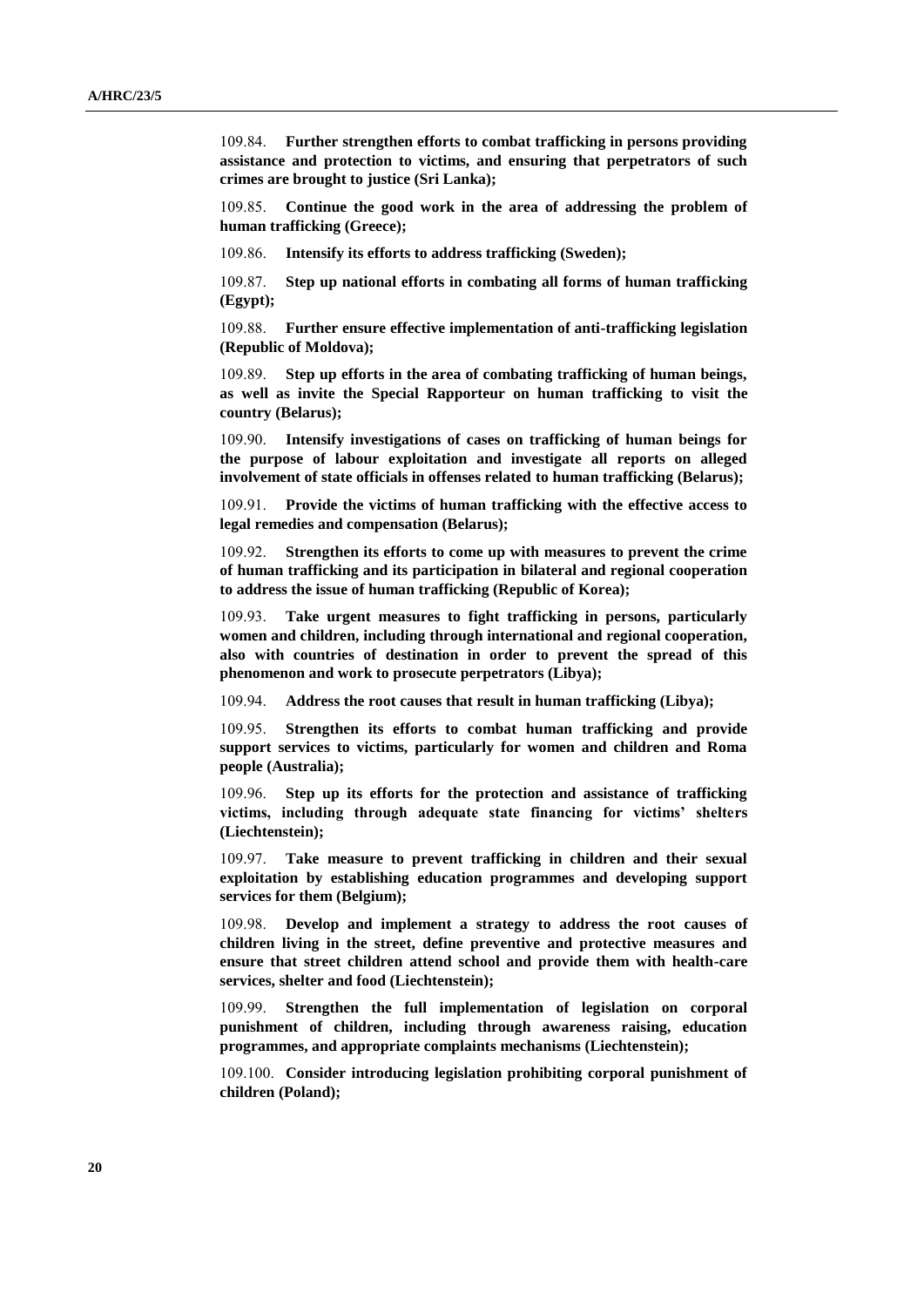109.101. **Continue to pursue reforms intended to ensure the independence of the judiciary and make judicial processes more transparent and efficient (Australia);**

109.102. **Appoint accomplished, independent prosecutors to lead the Prosecutor General and National Anti-Corruption Directorate offices, ensuring they remain free from political interference (United States of America);**

109.103. **Modernize the infrastructure of the country's penitentiaries and improve social reintegration programs for detainees, particularly ethnic Roma (Spain);**

109.104. **Intensify the support of the family as an institution (Holy See);**

109.105. **Amend the Citizenship Law to ensure that all persons born in Romania obtain a nationality; otherwise they would be stateless, regardless of the status of the parents (Mexico);**

109.106. **Take action to facilitate a prompt and consensual solution to the issue of the restitution to religion institutions of worship places confiscated under the communist regime, as a way of assuring the full enjoyment of the freedom of religion in the country (Italy);**

109.107. **Continue its policy to establish an environment for constructive dialogue and trust between the different religions in the country (Morocco);**

109.108. **Continue its efforts in eradicating poverty, with a focus to addressing the issue of inadequate housing affecting minority groups in the country (Malaysia);**

109.109. **Actively support the promotion and universal implementation of the human right to safe drinking water and sanitation in accordance with the recommendations made by the Human Rights Council in its various resolutions on this issue (Spain);**

109.110. **Increase the annual budget allocations for health section in order to provide for quality healthcare as well as adequate education, training and salaries for medical and paramedical staff (Iran (Islamic Republic of));**

109.111. **Adopt a national strategy on sexual and reproductive health and rights (Netherlands);**

109.112. **Provide comprehensive and age-appropriate sexuality education, including on prevention of unwanted pregnancies (Slovenia);**

109.113. **Implement comprehensive awareness raising strategies for hospital staff, administrators and other health professionals regarding their responsibilities to register births and facilitate the issuance of birth certificates, without any delay (Uruguay);**

109.114. **Intensify efforts to address the underlying causes of mortality and malnutrition among children in the first years of life, including aspects related to the lack of access to health care services, poverty and the low level of education among Roma families and families living in rural areas. Also strengthen prenatal and postnatal services, implementing additional programs on maternal breastfeeding and hygiene for the development and survival in early childhood (Uruguay);**

109.115. **Ensure that all children complete their 10-year compulsory education by taking concrete action to address reasons behind school non-attendance and**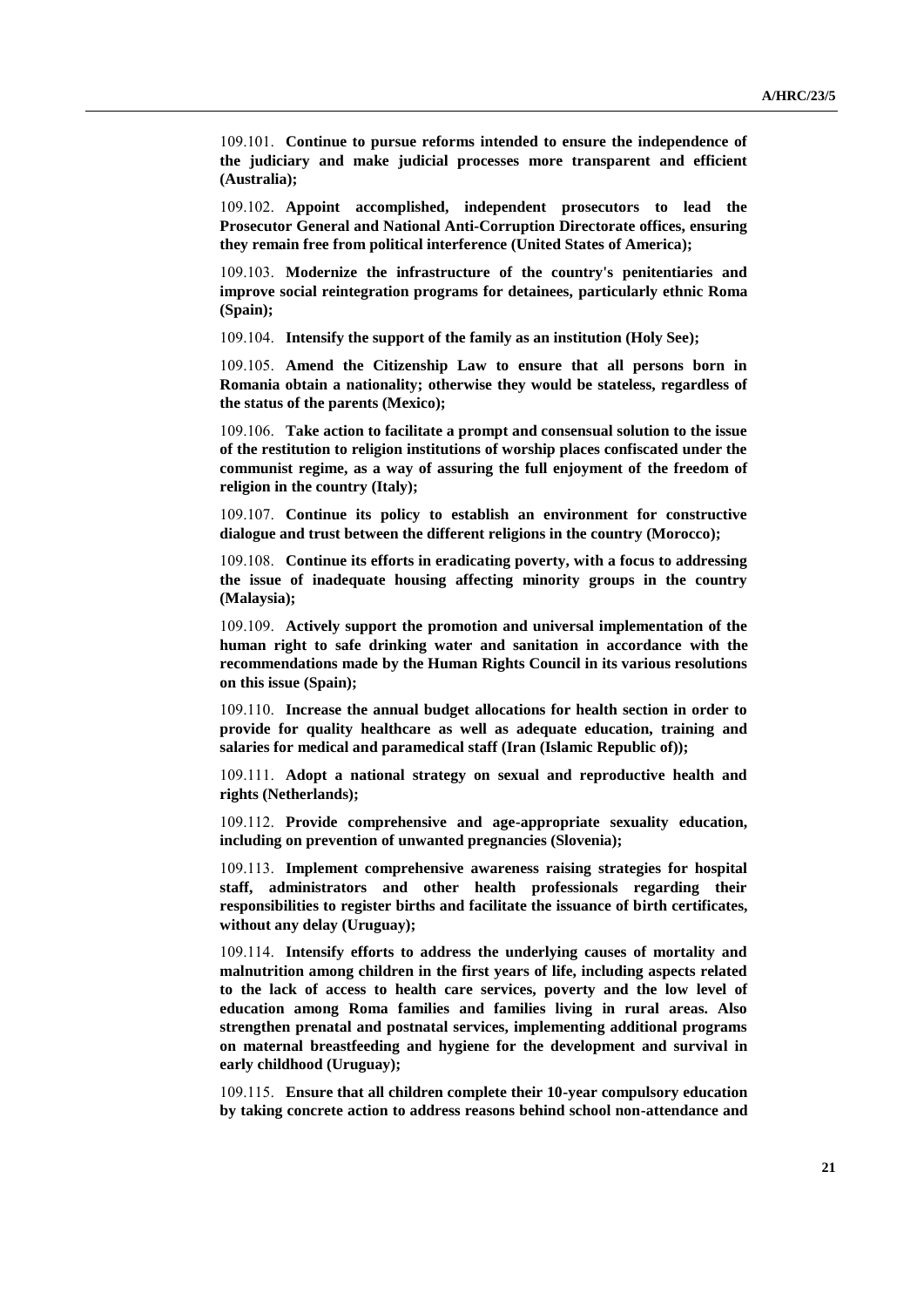**by providing effective sanctions for those who obstruct children from attending schools (Czech Republic);**

109.116. **Continue to fully implement the 2011 National Education Law and provide training for a sufficient number of teachers for education in or of minority languages (Hungary);**

109.117. **Allocate adequate financial resources for education in the State Budget as provided for by the Law on Education 2011 (Timor-Leste);**

109.118. **Establish appropriate policies in order to make the right to education for all a priority (Burundi);**

109.119. **Take effective measures to remove the obstacles for vulnerable children to accede to quality education (Italy);**

109.120. **Continue making efforts to realize the right to education of children, particularly those from remote rural areas (Peru);**

109.121. **Continue its policy to ensure equality in the area of education, and particularly targeting Roma children (Indonesia);**

109.122. **Continue its efforts related to human rights education and training as it represents a major gateway onto overcoming many long term difficulties (Lebanon);**

109.123. **Continue its efforts with a view to the effective implementation of the provisions of the United Nations Declaration on Human Rights Education and Training (Morocco);**

109.124. **Introduce the principle of anti-discrimination into school curricula and teaching practices at all levels of its education system (Cyprus);**

109.125. **Facilitate the greater integration and participation in society of people with disabilities and, in particular, implement a more expansive sheltered housing strategy with measurable targets that will achieve a substantial reduction in the number of people with disabilities currently in institutional care (Ireland);**

109.126. **Intensify efforts in the promotion of the rights of persons with disabilities (Greece);**

109.127. **Strengthen the different measures aiming at respecting rights of persons with disabilities, particularly boys and girls (Argentina);**

109.128. **Increase efforts to ensure the inclusion of children with disabilities in society, with special emphasis on access to education (Mexico);**

109.129. **Take necessary measures to the effective implementation of the Convention on the Rights of Persons with Disabilities, with due regard to the disabled children experiencing discrimination in accessing mainstream education (Iran (Islamic Republic of));**

109.130. **Enact legislation to ensure the unhindered participation of persons with disabilities in the education system and in the labour market (Austria);**

109.131. **Ensure unhindered access of children with disabilities to quality and inclusive education (Slovakia);**

109.132. **Continue to empower the Roma minority and provide them with a greater role in society (Kuwait);**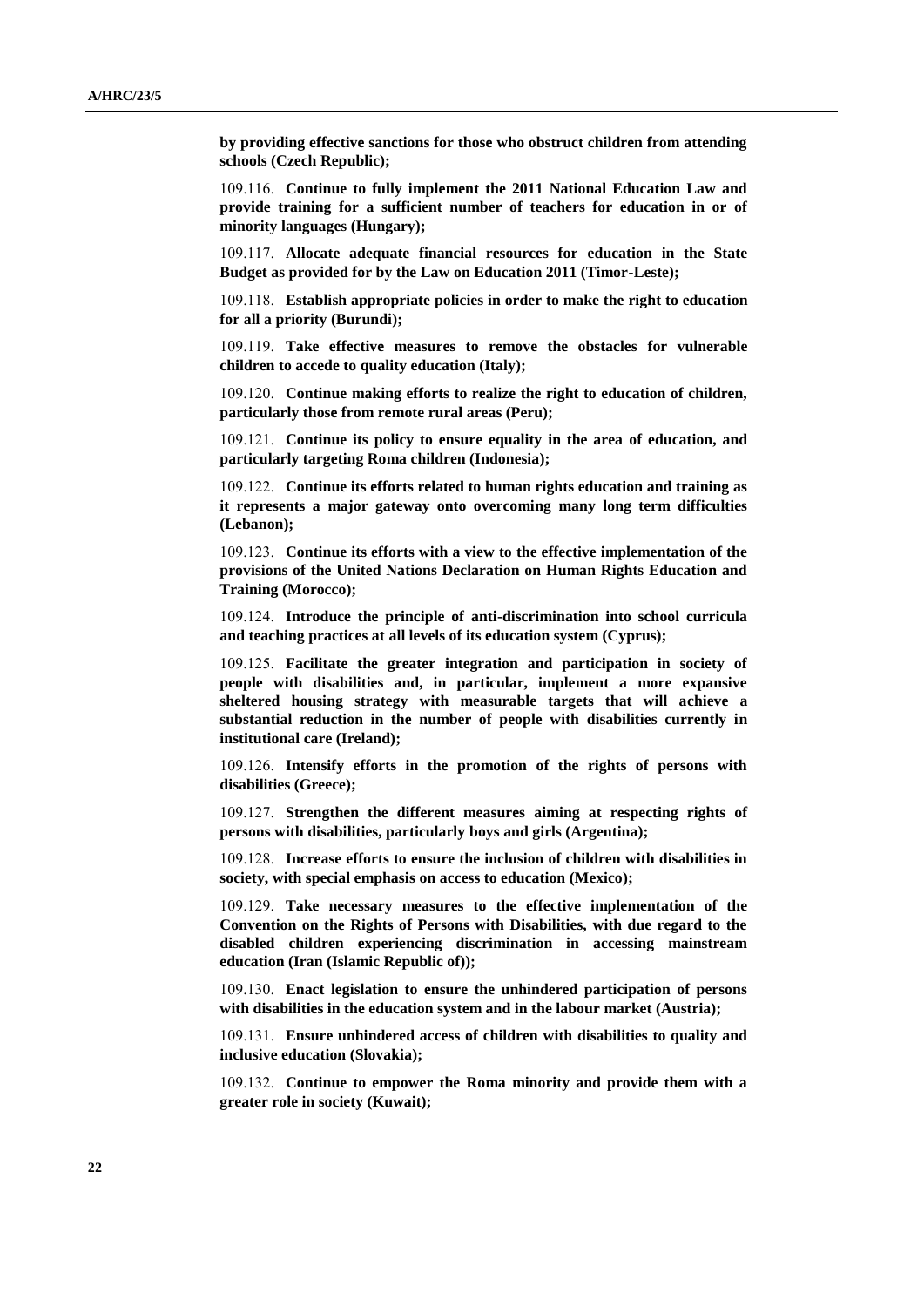109.133. **Continue the efforts to implement the Strategy of the Government of Romania for the inclusion of the Romanian citizens belonging to the Roma minority for the period 2012-2020 (Algeria);**

109.134. **Set measurable objectives and allocate the necessary resources to ensure the effective implementation of the national Roma integration strategy, including with respect to existing initiatives in the various regions aimed at preventing the segregation of Roma children in schools (Canada);**

109.135. **Ensure that its National Strategy for Roma Integration is implemented in full to enable the Roma community to better integrate into society, giving them greater access to public amenities, healthcare and public housing (United Kingdom of Great Britain and Northern Ireland);**

109.136. **Effectively implement the Strategy for the inclusion of the Romanian citizens belonging to the Roma minority for the period 2012-2020 and make further efforts in guaranteeing the rights of the Roma in education, employment, housing and cultural fields (China);**

109.137. **Implement the government's National Roma Strategy with appropriate funding to improve education, housing and employment opportunities for Roma citizens (United States of America);**

109.138. **Ensure adequate financial resources, both from the national budget as well as through regional and international cooperation, for the implementation of the Strategy for the Inclusion of Romanian Belonging to Roma Minority (Timor-Leste);**

109.139 **Maintain and intensify its positive engagement towards the full inclusion of Roma people (Rwanda);**

109.140. **Continue pursuing sensitized policies designed for the integration and social inclusion of persons belonging to Romania's Roma community (Slovakia);**

109.141. **Adopt additional measures for the protection of Roma. Provide Roma with conditions to receive full education and to have access to labour market and health services. Identify and suppress cases of discrimination against Roma, and their forced displacement and segregation. Make efforts to decrease the high level of intolerance towards Roma in the Romanian society (Russian Federation);**

109.142. **Take special measures to guarantee Roma children equal access to inclusive quality education and ensure full participation of the Roma themselves in these efforts (Finland);**

109.143. **Intensify its efforts to increase school attendance of the Roma children and to effectively implement the national strategy by correlating it with specific programs and by strengthening the implementation structures for the Roma at local level (Sweden);**

109.144. **Implement an expanded social and voluntary housing programme for Roma families, and in this regard, enhance collaboration with civil society and full participation of all relevant stakeholders (Ireland);**

109.145. **Continue to take measures aiming at improving the situation of its citizens of the Roma origin and continue to improve the framework of combating discrimination against them (Iraq);**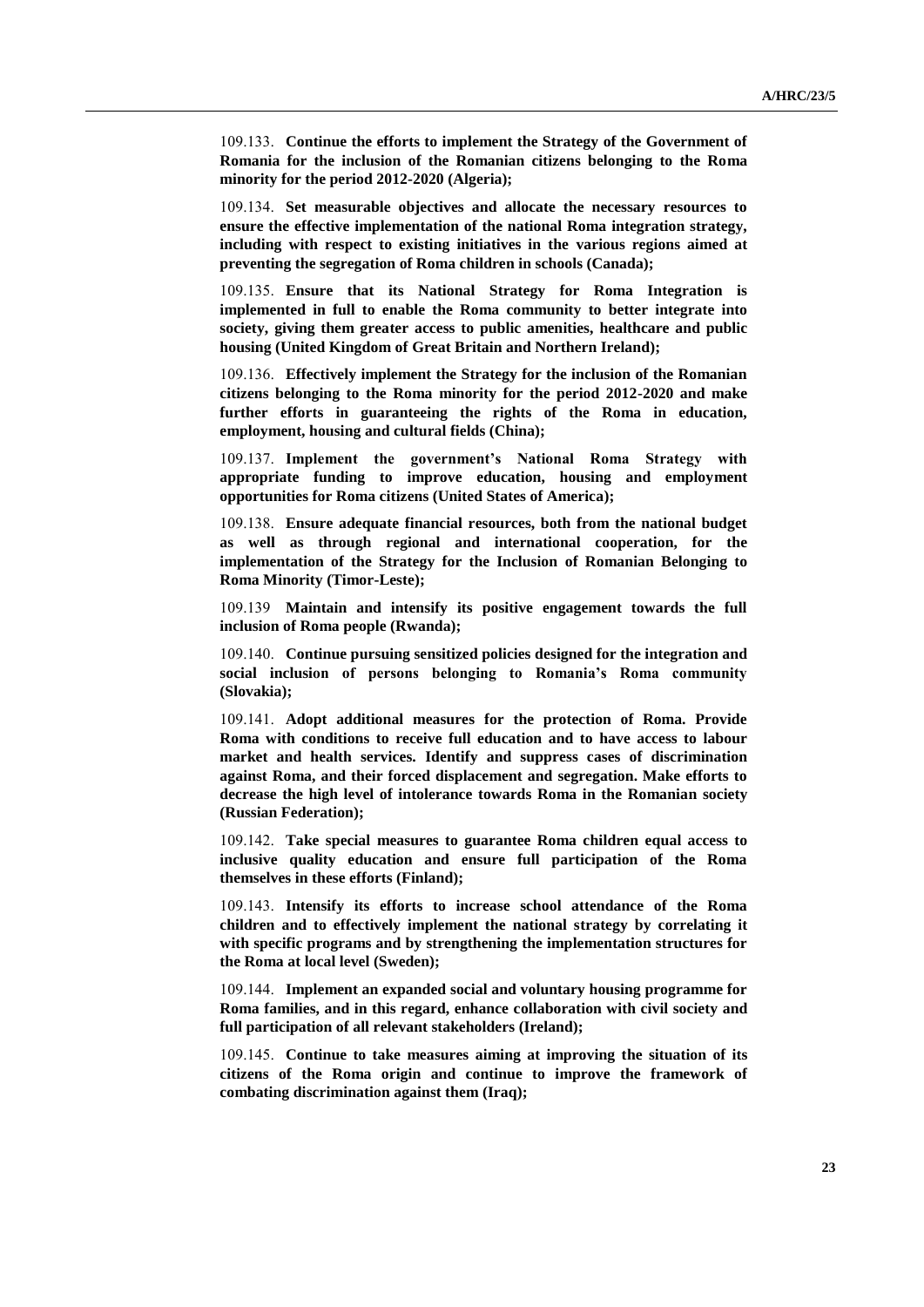109.146. **Continue conducting more awareness and sensitizations programmes regarding minority groups with the aim to changing the stereotype and negative perception of these groups in the long run (Malaysia);**

109.147. **Establish effective ways that all migrant workers and their families could lodge complaints for violation of their rights without fear of reprisal (Mexico);**

109.148. **Continue efforts to protect all migrant workers and their families, ensuring that abusive employers are held accountable and brought to justice (Sri Lanka);**

109.149. **Consider amending the Citizenship Law to include safeguards against statelessness, providing that children born in the Romanian territory, who would otherwise be stateless, acquire Romanian nationality (Slovakia);**

109.150. **Further strengthen measures to ensure rights of migrants (Bangladesh);**

109.151. **Accelerate the resolution of pending property cases by adopting the relevant new legislative framework (Hungary);**

109.152. **Accelerate its efforts to combat corruption in the country including through the effective implementation of the new National Anticorruption Strategy 2012-2015 (Indonesia);**

109.153. **Combat corruption; ensure the independence of the judiciary. Take steps to increase the effectiveness of the judiciary and prosecutor's office, and the level of professionalism of their staff (Russian Federation);**

109.154. **Through the national strategy against corruption 2012-2015, take the measures necessary to ensure the implementation of the recommendations relating the cooperation and verification mechanism (CVM) issued by the European Commission, and including continuing efforts to prevent and combat corruption in the political and judicial sectors (Canada);**

109.155. **Conduct an independent, impartial, thorough and effective investigation into cooperation with the American authorities regarding illegal renditions and secret prisons in the context of the fight against terrorism (Switzerland);**

109.156. **Investigate and publish the findings on the State's participation in the rendition and secret detention programmes of CIA, in particularly, on the presumed existence of secret detention centres on the national territory (France);**

109.157. **Conduct, jointly with Special Procedures of the Human Rights Council, comprehensive and transparent investigations regarding information/reports on participation of the Romanian authorities in CIA secret programs of arbitrary detention and secret transfers of suspects (Belarus);**

110. **All conclusions and/or recommendations contained in the present report reflect the position of the submitting State(s) and/or the State under review. They should not be construed as endorsed by the Working Group as a whole.**